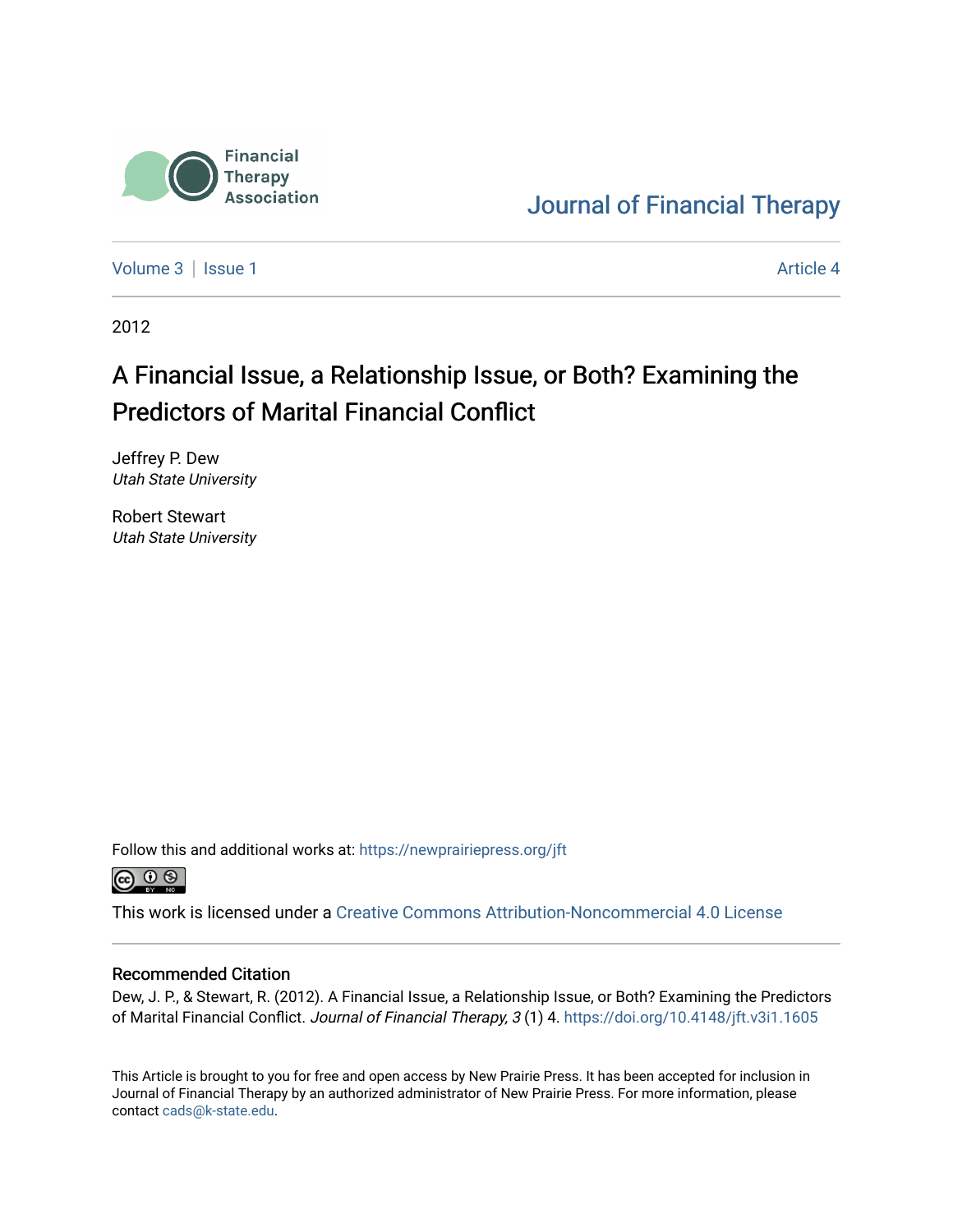# **A Financial Issue, a Relationship Issue, or Both? Examining the Predictors of Marital Financial Conflict**

# **Jeffrey P. Dew**

*Utah State University*

# **Robert Stewart**

*Utah State University*

*This study examines whether financial conflict arises because of financial difficulties, marital problems, or both. Using a recent nationally representative sample of over 1500 married couples, this study finds that economic pressure, communication issues, and deeper "hidden" issues within marriage are all associated with financial conflict. Specifically, economic pressure is positively associated with financial conflict. When spouses report satisfying communication, respect, commitment, and fairness and have equal levels of economic power, they report lower levels of financial conflict. These results suggest that financial conflict is a complex marital phenomenon that both marital therapists and financial counselors may help reduce.*

*Keywords: Dew; Stewart; marital financial conflict*

Financial arguments are one of the most frequently occurring conflicts in marriage (Grable, Britt, & Cantrell, 2007; Oggins, 2003). Moreover, financial conflict is qualitatively different than other marital conflict. On average it is stronger, longer lasting, and predicts divorce better than other types of marital conflict (Amato & Rogers, 1997; Dew, Britt, & Huston, in press; Dew & Dakin, 2011; Papp, Cummings, & Goeke-Morey, 2009; Stanley, Markman, & Whitton, 2002). In spite of these findings, few studies have investigated the predictors of financial arguments. One exception has suggested that communication problems are to blame (Britt, Huston, & Durband, 2010).

Although communication likely plays a role, couples' arguments about financial issues might also be rooted in economic pressure. Low levels of economic well-being may exacerbate financial conflicts as couples struggle to make ends meet. Economic stress is associated with generalized marital conflict (Dew, 2007; Gudmunson, Beutler, Israelsen, McCoy, & Hill, 2007), though it is unknown whether it is specifically linked to financial conflict.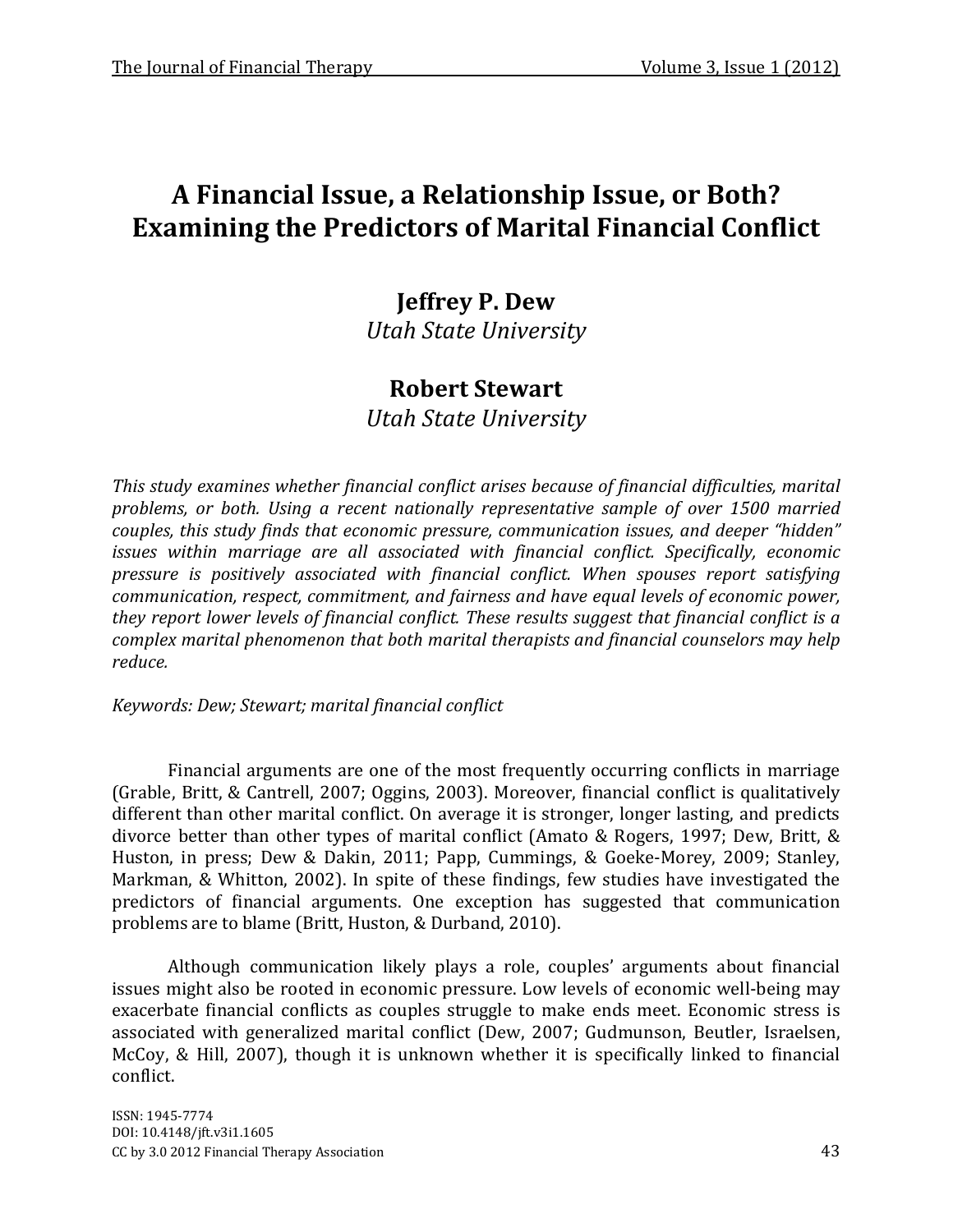### A Financial Issue, a Relationship Issue, or Both?

Financial conflict may also reflect "hidden" relationship issues (Jenkins, Stanley, Bailey, & Markman, 2002). Hidden relationship issues are "the unexpressed needs and feelings that, if not attended to, can cause great damage to [one's] marriage" (Jenkins et al., 2002, p. 58). Such issues may include power, commitment, respect, and fairness. These issues may manifest themselves as financial conflict if they lead couples to disagree about the best way to use their financial resources (Jenkins et al.; Shapiro, 2007; Stanley & Einhorn, 2007). Very few studies have empirically examined whether hidden relationship issues are related to financial conflict. This study tests the power of all three domainseconomic well-being and pressure, communication, and "hidden" relationship issues–as predictors of financial conflict.

This study has potential to inform both practice and research. Rather than simply evaluating financial arguments at face value, an expanded understanding of financial conflict could better explain why they occur and why the fallout from such conflicts can be so costly to the marriage relationship. Such knowledge would provide practitioners with improved awareness of the underlying economic and relationship issues at the root of financial quarrels. If, for example, communication is the major contributor to financial conflict then marital therapists and marital educators would be the best equipped to help couples overcome them. If, however, financial conflicts are associated with economic pressure, then a byproduct of financial counseling might be a reduction in financial conflict (Zimmerman, 2010). Finally, if, as we suspect, financial conflict is related to economic pressure, communication issues, and hidden relationship issues then collaboration between marital therapists and financial counselors may be needed to help couples solve their problems (Aniol & Snyder, 1997).

We used data from the Survey of Marital Generosity (SMG), a nationally representative sample collected in December, 2010 - January 2011 (n =  $\sim$  1,500 married couples). Upon final weighting, the data is nationally representative of married individuals between the ages of 18–45. Beyond being nationally representative, this data presents other advantages including the rich measures of marital quality and financial issues, and the fact that it is extremely contemporary.

### **LITERATURE REVIEW**

#### *The Family Stress Model of Economic Pressure and Marital Distress*

The recession that started in 2008 has demonstrated the many financial difficulties that may affect families. Job loss, home foreclosure, lack of credit access, high levels of investment portfolio loss, and fuel and food price inflation, have all hit many families over the past several years. Financial difficulties may be one of the most straightforward reasons that couples fight over money. That is, as couples face financial difficulties, they increasingly fight about money.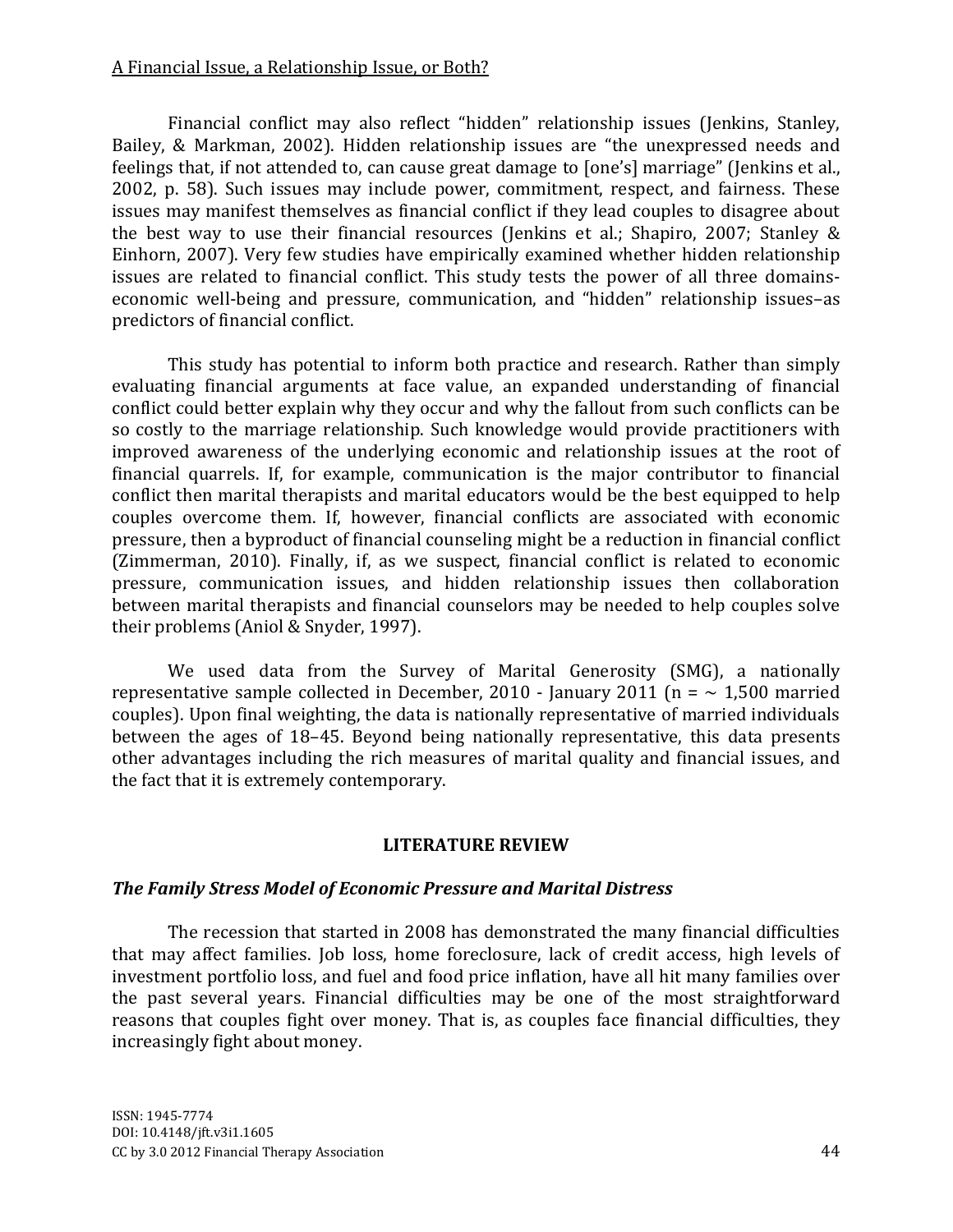The family stress model of economic pressure and marital distress (or simply family stress model) captures the association between financial well-being (or lack thereof) and marital problems (Conger, Ge, & Lorenz, 1994). Although the family stress model was initially formulated using a Midwest regional economic crisis, later research has generalized it using national (Dew, 2007; Gudmunson et al., 2007) and international data (Falconier, 2010; Kwon, Rueter, Lee, Koh, & Ok, 2003). The family stress model posits that low levels of financial well-being or negative financial events lead to feelings of economic pressure. These feelings of economic pressure then lead spouses to feel negative affect such as depression, anxiety, and hostility. This negative affect finally results in increased marital conflict and decreased marital quality.

A number of financial indicators of economic well-being may predict economic pressure. Income is one obvious measure of financial well-being that should be associated with economic pressure. As income increases, the ability of individuals' to meet their financial needs increases. Not surprisingly, different measures of income have been shown to be negatively related to economic pressure (Conger et al., 1993; Mirowsky & Ross, 1999). Interestingly, however, direct tests of the association between income and financial conflict were not significant (Britt et al., 2010).

Research has also linked financial assets to lower levels of economic pressure. Savings, investments, and housing values have also been shown to be negatively associated with economic pressure (Dew, 2007). Financial assets have also been linked to lower levels of clinical depression and anxiety (Muntaner, Eaton, Diala, Kessler, & Sorlie, 1998). It is likely that financial assets give individuals a greater sense of economic security. That is, individuals with assets–especially liquid assets–may feel that even if they suffer an economic reversal, they can still fall back on their economic assets.

Conversely, financial liabilities are associated with higher levels of economic pressure. Debt payments constitute both a present expenditure and, as long as the debt remains, a future expense. Consumer debt is particularly problematic because it has a higher interest rate than other types of debt and it is particularly easy to obtain (Peterson, 2004). Consumer debt has been linked to economic pressure in prior research (Dew, 2007; Conger et al., 1993).

The family stress model suggests that economic pressure is linked to increasingly negative relationship affect (Conger et al., 1994) and behaviors (Gudmunson et al., 2007). This may be particularly the case for financial conflict. If the root of the marital distress is financial (e.g., too little income or too much debt), couples may fight over their finances more frequently. They may disagree on how to best stabilize their economic situation, or they may simply vent the negative affect that accompanies economic distress. Consequently, we expect that income and assets will be negatively associated with financial conflict and consumer debt will be positively associated with financial conflict. These associations will be mediated by economic pressure.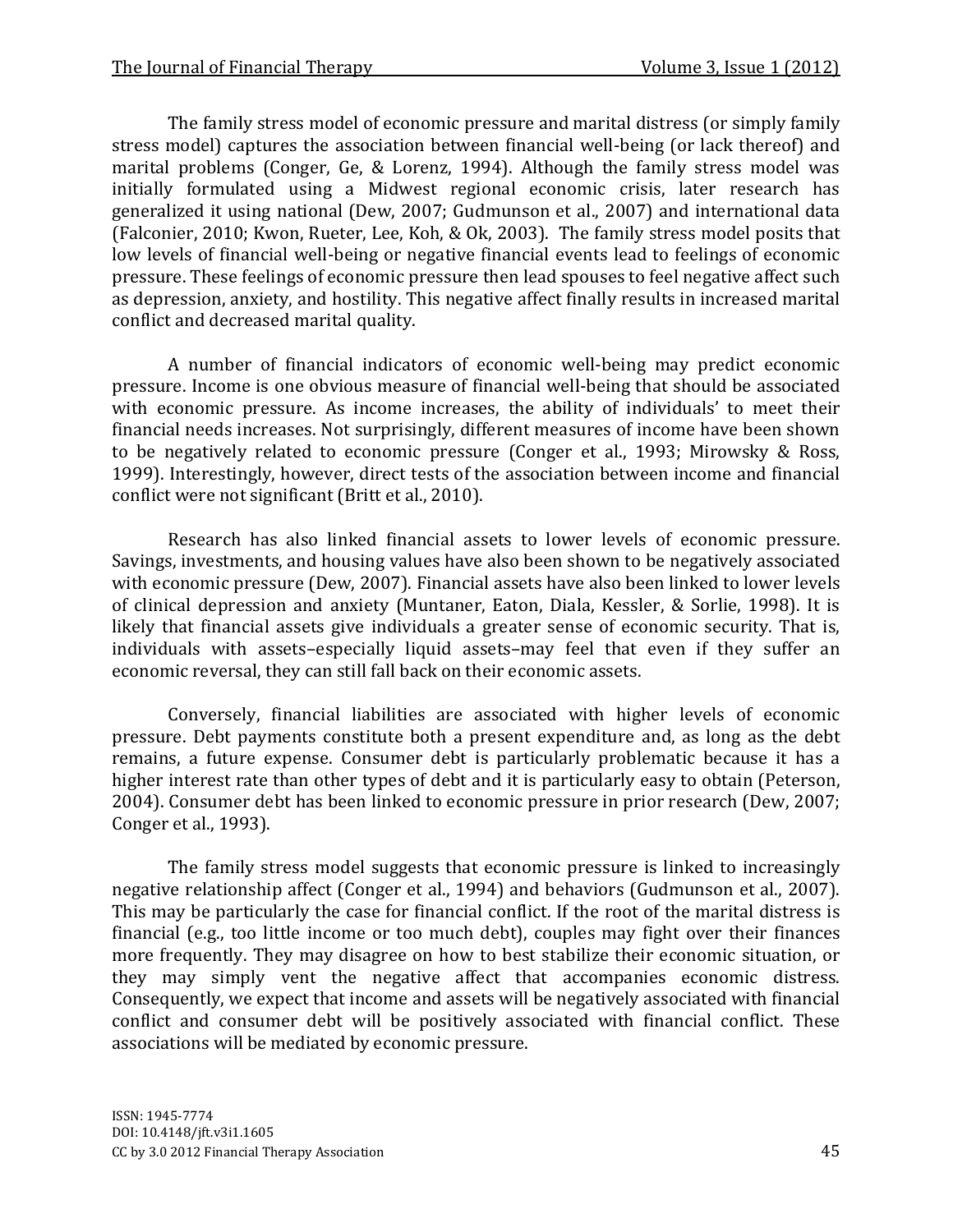## A Financial Issue, a Relationship Issue, or Both?

### *Communication*

Rather than financial pressure, some research suggests that financial conflict may be linked to communication issues. One way of defining communication is the ways in which spouses interact with each other. The ways in which spouses interact, especially when they disagree, are linked to conflict–especially financial conflict. As noted above, financial conflicts last longer and are harder to resolve than other types of conflict (Papp et al., 2009). Further, some studies have linked financial conflict to interaction styles that can be especially destructive to marriage (Dew et al., in press; Dew & Dakin, 2011).

An alternative way of framing communication is the actual sending and receiving of messages between spouses. In this context, the problem may not be actual financial issues, but poor communication skills. That is, poor communication skills may lead couples to fight about money. For example, one spouse may be unable to articulate needs and wants regarding money to the other spouse, or one spouse may not be able to accurately understand what their spouse is trying to tell them. These miscommunications may then result in financial conflict.

Only one study has tested whether communication is a predictor of financial conflict. Britt et al. (2010) found that generalized marital conflict, their proxy of costly communication, was the strongest predictor of financial conflict (Britt et al.). In other words, marital conflict in general was the best predictor of financial conflict. This may suggest that rather than being a financial issue, per se, financial conflict is a matter of poor communication skills.

Our measure of communication is broader than both definitions of communication. We asked participants how happy they were with the communication in the relationship. Because we did not define communication for the participants, however, they were free to interpret the question as they saw fit. Given the findings on both interactions on costly communications, we hypothesize that reports of satisfactory communication will be negatively associated with reports of financial conflict.

### *Financial Conflict Reflecting Hidden Relationship Issues*

Although couples face financial strain, and although communication plays a prime role in marital quality, economic pressure and communication are probably not the only predictors of financial conflict. Financial conflict, or its absence, may also reflect deeper relationship issues such as power, fairness, respect, and commitment.

Couples' consumption, financial management, or ongoing financial events may trigger hidden relationship issues (Jenkins et al., 2002). Hidden relationship issues are deep, ongoing themes over which couples chronically disagree, sometimes throughout the entirety of their relationship. Jenkins et al. (pp. 58-59) noted that "money is a major issue for couples because it, like nothing else we know of, provides the screen on which couples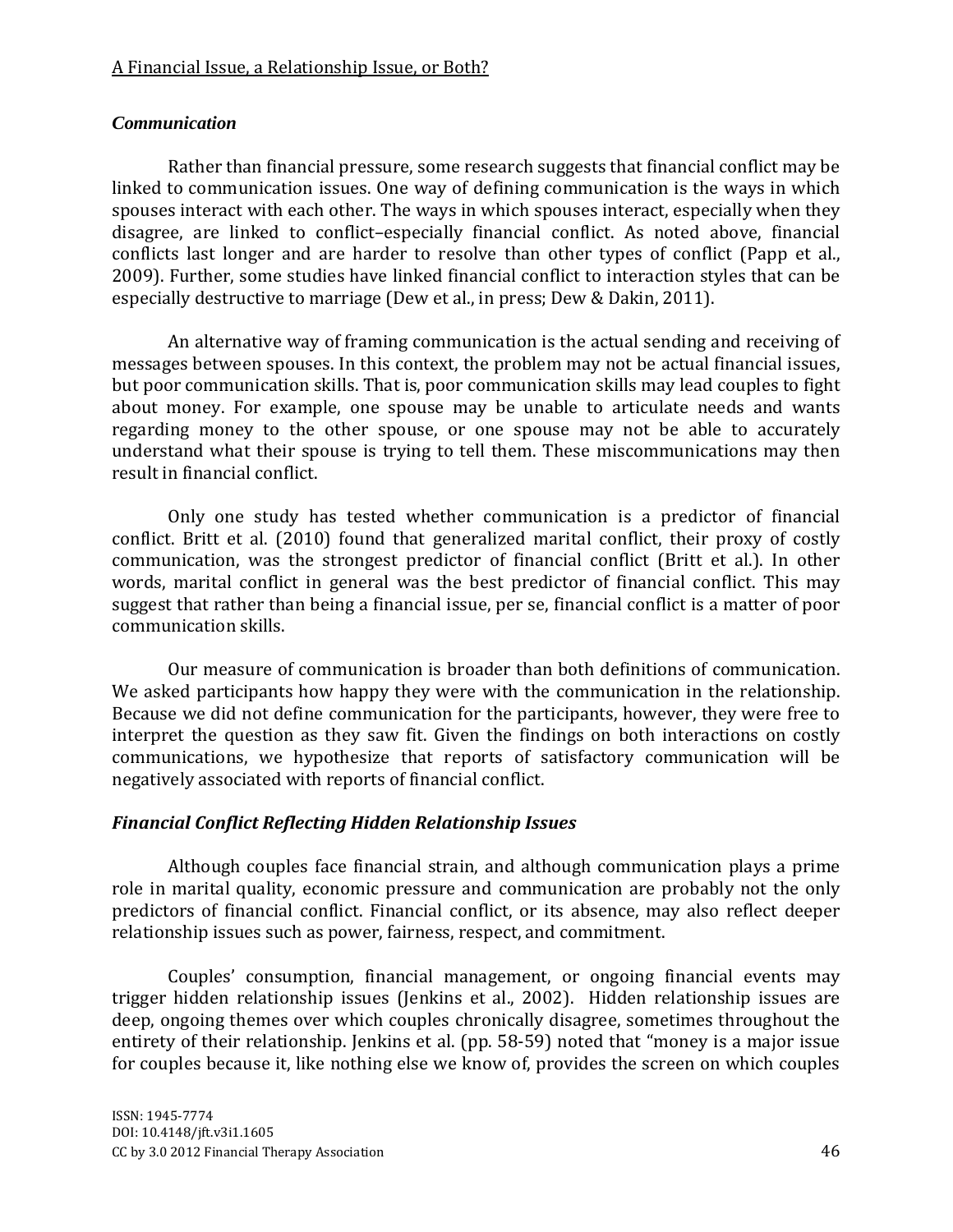project all their deepest fears, hopes, and hurts in life." Other family therapists have confirmed this sentiment (Shapiro, 2007; Stanley & Einhorn, 2007). These deeper, invisible issues are challenging because they are difficult to identify and, consequently, difficult to resolve (Jenkins et al.). They may also be particularly difficult to overcome because each spouse may hold their own meaning for money and because the same marriage is often experienced differently through the eyes of each spouse.

We focus on four types of hidden issues for couples: power, fairness, commitment, and respect. Relationship power imbalances might provoke financial conflict (Jenkins et al., 2002). Distributive justice theory argues that when one individual in a relationship perceives an unequal circumstance to be unjust (i.e., an inequity) they will seek to alter that relationship dynamic (Blau, Ferber, & Winkler, 2001; Thompson, 1991). One of the ways to change the dynamic regarding financial unfairness is to bring it up and/or argue about it. For example, if one spouse feels that they have less financial power in the relationship, they may argue with their spouse about expenditures. However, even when inequality occurs, if neither individual recognizes it as unjust (i.e., both think that the arrangements are fair) the partners are much less likely to try and change the relationship (Thompson, 1991). Thus, we expect that proxies of financial equality and reports of relationship fairness will be negatively associated with reports of financial conflict.

Commitment may also be associated with financial conflict. The more committed individual spouses are to their spouse and their relationship, the more they are willing to invest in it (Stanley et al., 2002). This includes financially investing in the relationship. Couples who are more committed to making their relationship work are more likely to merge their bank accounts and even buy homes together (Kenney, 2006; Schaninger & Buss, 1986; Treas, 1993). Spouses who engage in joint financial goals may signal commitment to each other and may show that they are interested in continuing a long-term relationship (Stanley, Rhoades, & Whitton, 2010; Weiselquist, Rusbult, Foster, & Agnew, 1999). Signals of commitment to staying in the marriage may allow couples to fight less. On the other hand, couples who fight about finances may be fighting about concerns over commitment, rather than about the actual management of their finances. For example, commitment issues may underlie fights over whether or not to join their finances (Jenkins et al., 2002). Thus, we expect commitment to be negatively associated with financial conflict.

Finally, feelings of receiving little respect from one's spouse may be associated with financial conflict. If an individual feels that they receive little respect from their spouse, they may use financial conflict as a way to fight about these deeper issues. More directly, some individuals, both men and women, may tie feelings of self-worth to their prowess as providers. If they do not feel that they receive the respect and appreciation from their spouse for these provider efforts, this may cause problems in the relationship (Jenkins et al., 2002). Alternatively, if one spouse loses the ability to provide, they may lose respect from their spouse. Increased financial conflict may result. Thus, we expect that reports of receiving respect from their spouse will be negatively associated with financial conflict.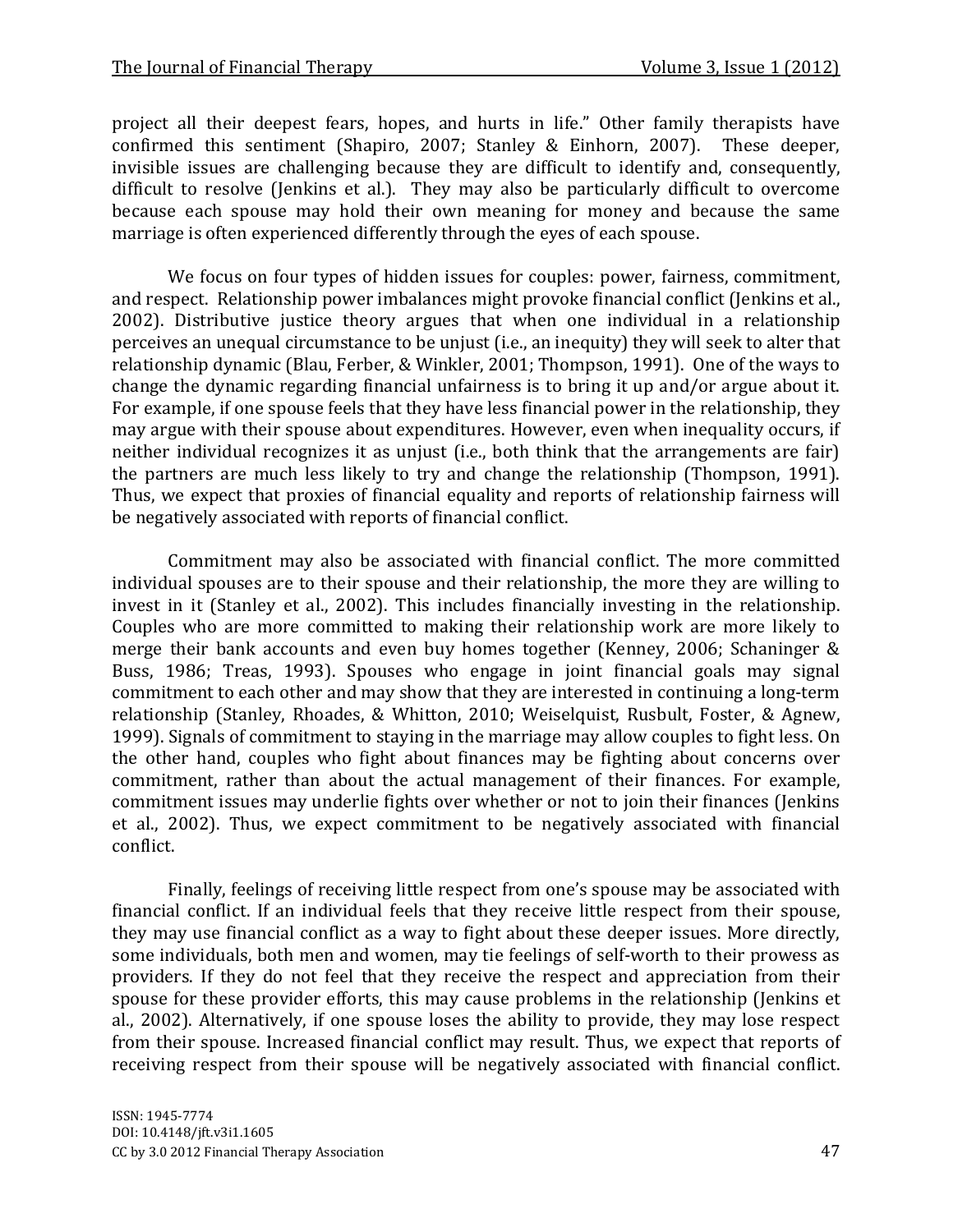#### **METHOD**

## *Data and Sample*

The data for this study were taken from the Marital Generosity Survey. The Marital Generosity Survey was conducted between December 2010 and February 2011. Participants were drawn from the Knowledge Networks Panel, a nationally representative sample of individuals. The Knowledge Networks Panel is based on a stratified random sample that used both random digit dialing and address based sampling.

To be part of the Marital Generosity Survey, participants in the Knowledge Networks Panel had to be married and between the ages of 18–45 (spouses could be up to 55 years old). Further, the spouses' ages had to be within ten years of each other. The Marital Generosity Survey obtained responses from 1,705 husbands and 1,754 wives. Of these participants, 1,630 were married to each other, whereas 199 were married, but did not have a participating spouse. We used the participants in the Marital Generosity Survey who did not have missing data for the analyses (those with missing data were listwise deleted) and whose spouse participated. The final sample size for each analysis is noted in the tables.

### *Measures*

**Dependent variables.** The main dependent variable was a measure of how frequently couples argue about their finances. The survey asked, "How often, if at all, in the last year have you had open disagreements about each of the following?" Money was one of the options. The response set was from 1 (*Never*) to 6 (*Almost Every Day*).

**Independent variables.** Income, assets, and consumer debt were measured on scales and were reported by both husbands and wives. Household income was measured on a 19-point scale that ranged from 1 (*Less than \$5,000*) to 19 (*\$175,000 or more*). Assets were assessed by a question that asked, "What is the approximate total value of your savings, including things like savings accounts, money market shares, and CD's?" Thus, this question asks about liquid assets and savings. Consumer debt was measured by a question that said, "How much debt do you owe on credit card or charge accounts, installment loans, or bills that you've owed for over two months? Do not include vehicle loans or home mortgage debt." Assets and consumer debt were both measured on a 12-point scale that went from 1 (*None)* to 12 (*\$250,000 or more*). Wives' and husbands' reports of savings were correlated at .79 (*p < .001)*. Their reports of consumer debt were correlated at .77 (*p* < .001). Their reports of household income were perfectly correlated. This suggests that wives and husbands were quite similar in their reports of the household financial situation.

Economic pressure was measured through a question that asked, "How often do you worry that your total family income will not be enough to meet your family's expenses and bills?" Participants could respond from 1 (*Never*) to 5 (*Almost all the time*).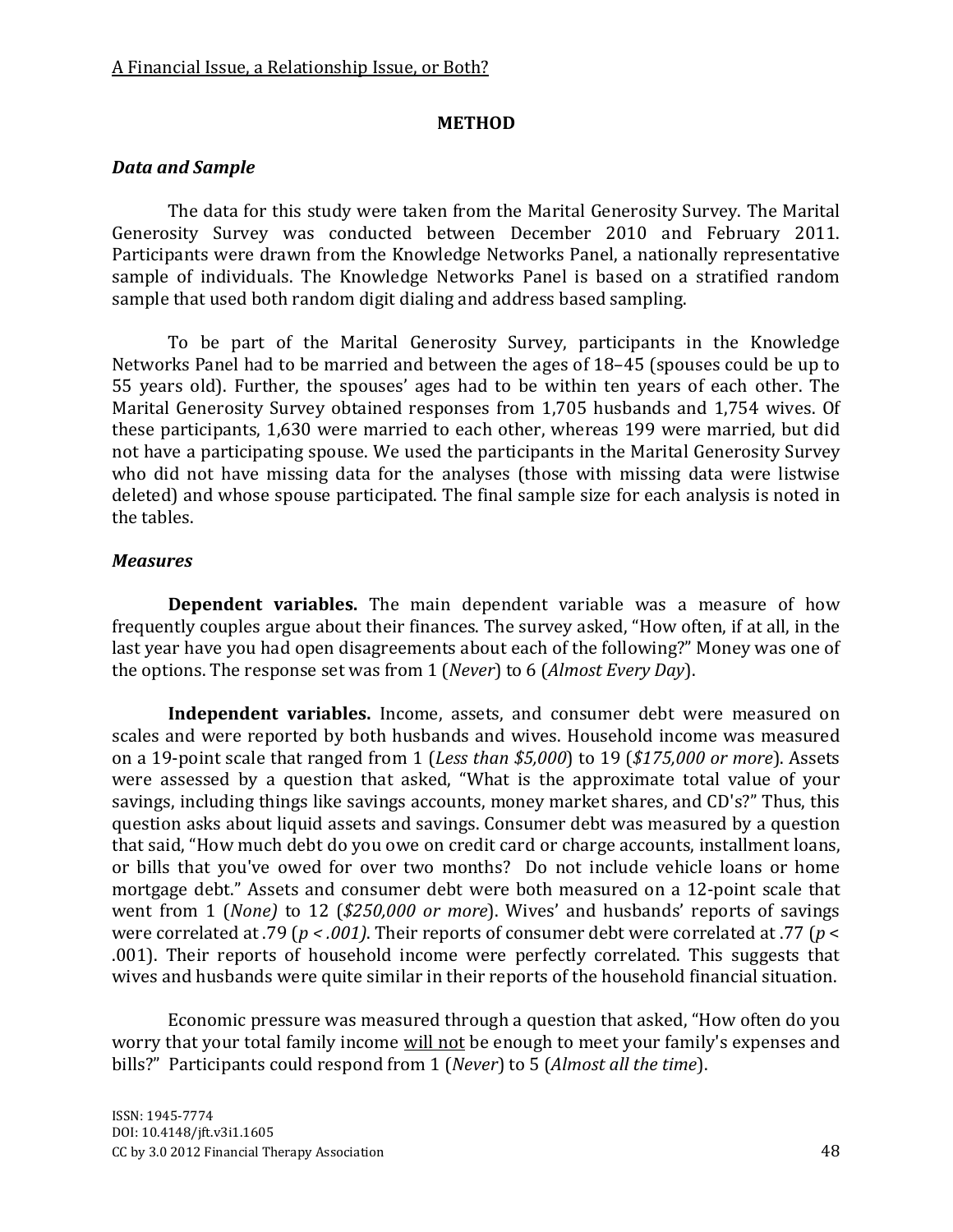From the data, we could only derive proxies for equal marital financial power. These two proxies were equal earnings and shared financial management. These were measured using two dichotomous variables. Because we wanted actual measures of relative relationship financial power, these two variables were measured on a couple level. If both the husband and wife reported that they earned between 40%–60% of the households' income the dummy variable for equal income was coded as 1. It was 0 otherwise. If both husbands and wives reported that they shared financial management duties equally they got a 1 for that variable.

Three of the measures–communication, respect, and fairness–were taken from questions that asked how happy couples were with these aspects of their relationship. That is, participants were asked to rate how happy they were about the communication, respect, and fairness they felt in the relationship. The communication question specifically stated "the quality of communication between you and your spouse." The respect question asked, "the respect and admiration you receive from your spouse." The fairness question asked, "the degree of fairness in your marriage." The fairness question was a general measure of equity, and not one that was specifically linked to financial fairness. The responses ranged from 1 (*Very Unhappy*) to 5 (*Very Happy*).

Commitment was a summed scale of four items regarding how committed individuals were to their marriage and spouse. These questions asked participants about their level of agreement or disagreement to statements like, "I want this relationship to stay strong no matter what rough times we encounter." Participants could respond from 1 (*Strongly Disagree*) to 5 (*Strongly Agree*). Cronbach's alpha for the scale was .81 for both husbands and wives.

Finally, we included control covariates that have been shown to be related to marital conflict or the main independent variables in past research. These covariates included age, age at marriage, education, number of marriages, and race.

Table 1 provides the descriptive statistics for each of the variables. On average, both wives and husbands infrequently fought about money. The mean was 2.27 for wives and 2.28 for husbands. This corresponds to fighting about money between less than once per month and several times per month. Couples' mean reported economic pressure was right at the midpoint of the scale at 3. Participants' mean communication satisfaction, commitment, and reports of respect and fairness were all at fairly high levels. Sixteen percent of couples shared their financial management equally; 22% of the participants were in couples where the wives and husbands earned about the same amount of income. The mean age for couples was in the mid-30's.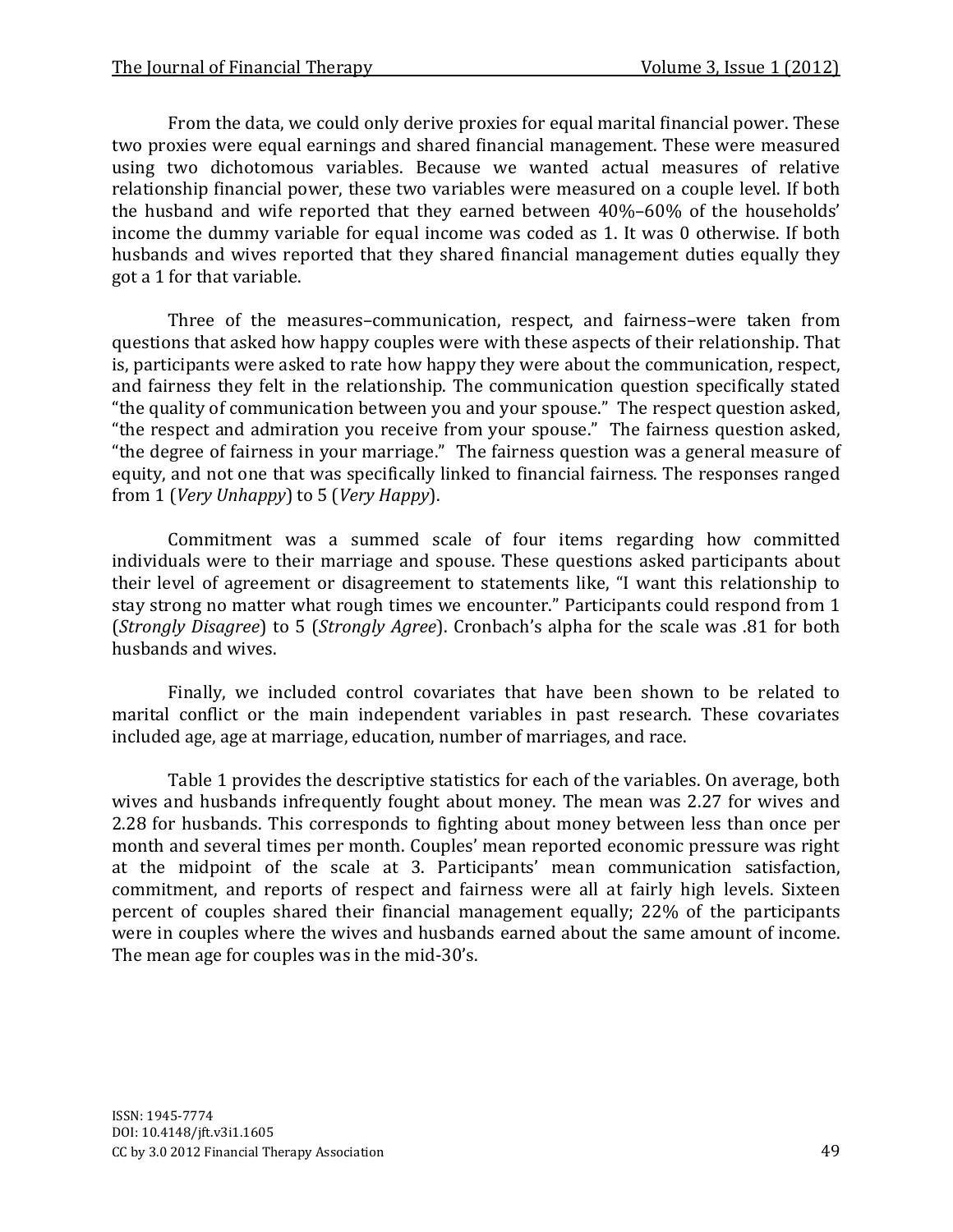| <b>Individually Reported Variables</b> |       |       |           |          |         |           |  |  |  |  |
|----------------------------------------|-------|-------|-----------|----------|---------|-----------|--|--|--|--|
|                                        |       | Wives |           | Husbands |         |           |  |  |  |  |
|                                        | Mean  | SD    | Range     | Mean     | SD      | Range     |  |  |  |  |
| <b>Financial Conflict</b>              | 2.27  | 1.14  | $1 - 6$   | 2.28     | 1.13    | $1 - 6$   |  |  |  |  |
| Income                                 | 12.87 | 3.76  | $1 - 19$  | 12.84    | 3.69    | $1 - 19$  |  |  |  |  |
| Assets                                 | 4.81  | 3.20  | $1 - 12$  | 4.96     | 3.22    | $1 - 12$  |  |  |  |  |
| Consumer Debt                          | 3.66  | 2.36  |           | 3.66     | 2.33    | $1 - 12$  |  |  |  |  |
| <b>Economic Pressure</b>               | 3.01  | 1.18  | $1 - 5$   | 2.99     | 1.23    | $1 - 5$   |  |  |  |  |
| Communication                          | 3.70  | 1.06  | $1 - 5$   | 3.85     | .97     | $1 - 5$   |  |  |  |  |
| Commitment                             | 16.97 | 2.80  | $4 - 20$  | 16.96    | 2.75    | $4 - 20$  |  |  |  |  |
| Respect                                | 3.95  | 1.03  | $1 - 5$   | 3.98     | .99     | $1 - 5$   |  |  |  |  |
| Fairness                               | 3.93  | 1.00  | $1 - 5$   | 4.00     | .91     | $1 - 5$   |  |  |  |  |
| Age                                    | 35.24 | 6.41  | $18 - 45$ | 36.02    | 5.93    | $19 - 45$ |  |  |  |  |
| Age at Marriage                        | 24.59 | 5.21  | $14 - 45$ | 26.05    | 4.96    | $15 - 44$ |  |  |  |  |
| Education                              | 10.50 | 1.96  | $3 - 14$  | 10.32    | 2.01    | $1 - 14$  |  |  |  |  |
| <b>Number of Marriages</b>             | 1.14  | .41   | $1 - 4$   | 1.14     | .40     | $1 - 4$   |  |  |  |  |
| <b>Black</b> <sup>a</sup>              | .06   | .25   | $0 - 1$   | .07      | .26     | $0 - 1$   |  |  |  |  |
| Hispanic <sup>a</sup>                  | .17   | .38   | $0 - 1$   | .19      | .39     | $0 - 1$   |  |  |  |  |
| Other Race <sup>a</sup>                | .09   | .29   | $0 - 1$   | .08      | .29     | $0 - 1$   |  |  |  |  |
| Couple Level Variables                 |       |       |           |          |         |           |  |  |  |  |
|                                        | Mean  |       | SD        |          | Range   |           |  |  |  |  |
| Share Financial Management             | .16   |       |           | .37      | $0 - 1$ |           |  |  |  |  |
| <b>Equal Earnings</b>                  | .22   |       | .42       |          | $0 - 1$ |           |  |  |  |  |

#### **Table 1 Sample Descriptive Statistics**

a Omitted category is White, Not Hispanic

# *Analysis*

Data were analyzed using least square regressions. We weighted these analysis using post-stratification weights to make the analyses nationally representative of married couples between the ages of 18-45. All of the regressions included the control covariates. The sample sizes for each regression are indicated in the results tables.

Our first hypothesis suggested that economic well-being would be associated with financial conflict, but that these relationships would be mediated by feelings of economic pressure. To establish the mediation model for economic pressure, we first had to show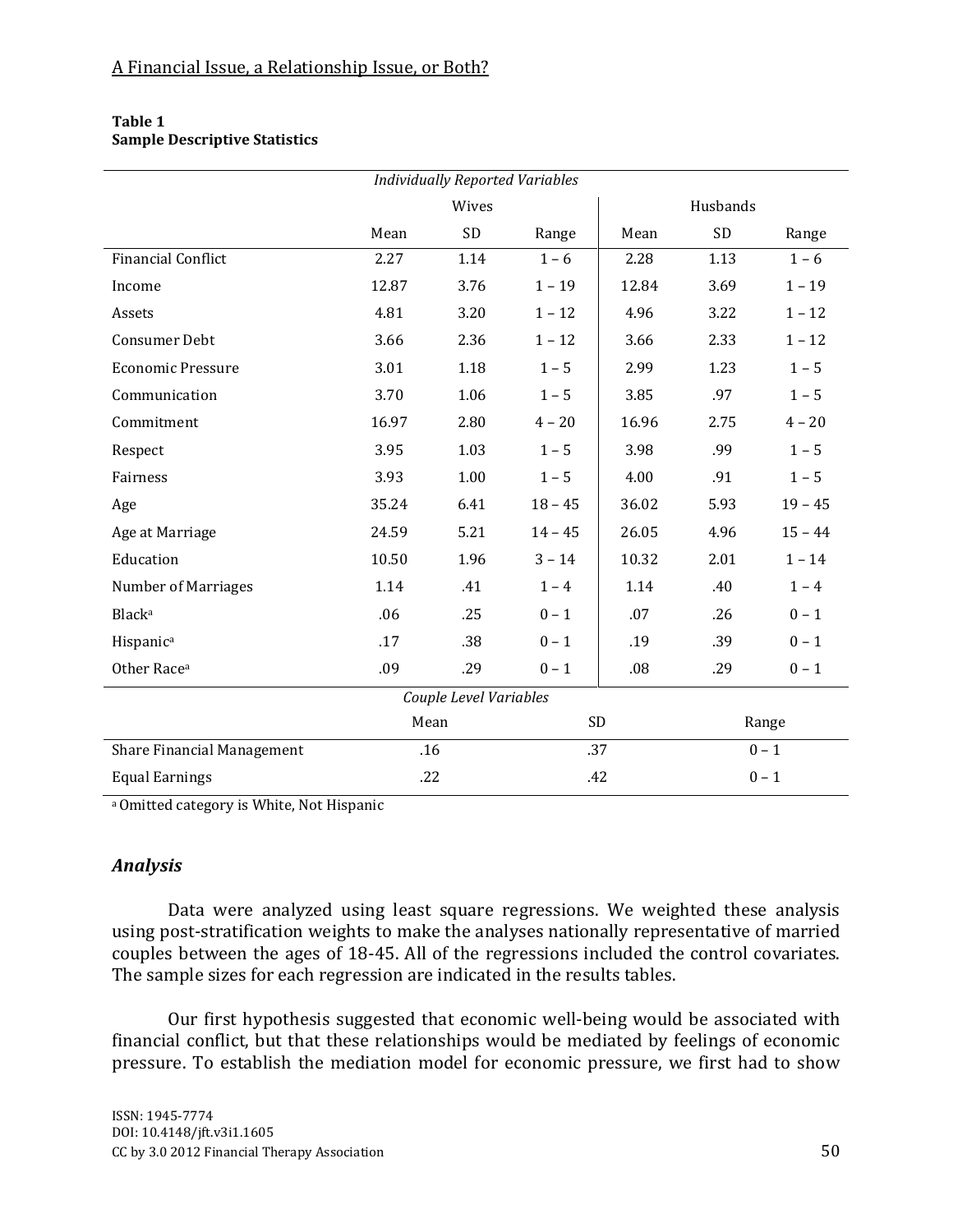that income, assets, and consumer debt were associated with financial strain (Baron & Kenny, 1986). Consequently, the first regression analysis to regress economic pressure on income, assets, consumer debt, and the control covariates was used to establish whether the measures of financial well-being were indeed associated with economic pressure. We next examined whether assets, consumer debt, and income were associated with financial conflict. We then added economic pressure. We considered mediation to be demonstrated if adding economic pressure reduced the association between financial well-being and financial conflict (Baron & Kenny, 1986), though we also tested the model using post-hoc Sobel tests to ensure that the mediation model was plausible.

Our next hypotheses involved communication and the hidden relationship issues of power, fairness, commitment, and respect. We first added satisfaction with communication to the regression model that included financial well-being and economic pressure. Next, we added the variables that measured power, fairness, commitment and respect. Thus, the final regression model contained all of the variables that we believed would predict financial conflict.

We ran the models for wives and husbands separately because their data was by couples. Although wives and husbands each answered their own survey, using clustered data in regression can be problematic. When data are clustered, they typically violate the regression assumption of uncorrelated error. This often results in suppressed standard errors for the regression coefficients and a corresponding increase in the likelihood of committing a Type I error. To mitigate this risk, we elected to run the wives' and husbands' data separately.

#### **RESULTS**

### *Economic Pressure*

The first analysis modeled the financial well-being measures as predictors of feelings of economic pressure. Not surprisingly, we found that for both wives (*b* = -.05, *p* < .001) and husbands (*b* = -.06, *p* < .001) income was negatively associated with feelings of economic pressure (see Table 2). Assets were also negatively associated with economic pressure for wives ( $b = -.12$ ,  $p < .001$ ) and husbands ( $b = -.08$ ,  $p < .001$ ). Consumer debt was positively associated with financial strain (*b* = .14, *p* < .001), for both wives and husbands.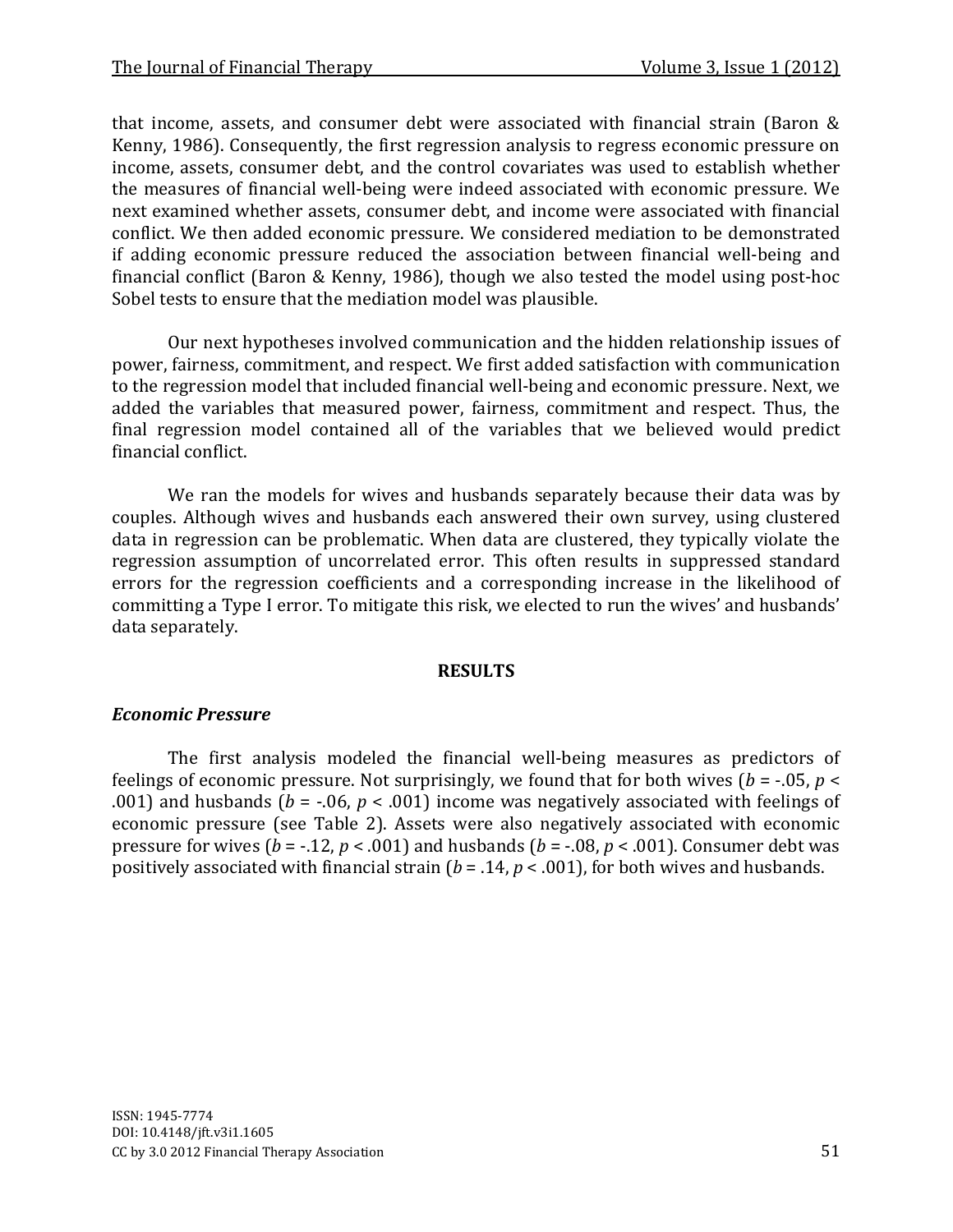|                            |           | Wives<br>$(n = 1,632)$ |         | Husbands<br>$(n = 1,444)$ |      |        |  |  |
|----------------------------|-----------|------------------------|---------|---------------------------|------|--------|--|--|
|                            | b         | StE                    | $\beta$ | b                         | StE  | β      |  |  |
| Intercept                  | $2.77***$ | .21                    |         | $3.84***$                 | .24  |        |  |  |
| Income                     | $-05***$  | .01                    | $-16$   | $-06***$                  | .01  | $-19$  |  |  |
| Assets                     | $-12***$  | .01                    | $-32$   | $-08***$                  | .01  | $-22$  |  |  |
| <b>Consumer Debt</b>       | $.14***$  | .01                    | .27     | $.14***$                  | .01  | .26    |  |  |
| Age                        | $.03***$  | .01                    | .15     | $.02***$                  | .005 | .09    |  |  |
| Age at Marriage            | $-02**$   | .005                   | $-0.08$ | $-01$                     | .01  | $-.01$ |  |  |
| Education                  | .02       | .02                    | .03     | $-07***$                  | .01  | $-11$  |  |  |
| <b>Number of Marriages</b> | $.16*$    | .07                    | .05     | $-07$                     | .07  | $-02$  |  |  |
| Black <sup>a</sup>         | .01       | .11                    | .01     | $.28*$                    | .11  | .06    |  |  |
| Hispanica                  | $-0.02$   | .07                    | $-0.01$ | $-17*$                    | .07  | $-05$  |  |  |
| Other Race <sup>a</sup>    | .10       | .09                    | .02     | .16                       | .11  | .03    |  |  |
| R <sup>2</sup>             |           | .27                    |         | .27                       |      |        |  |  |

**Table 2 Weighted Least Squares Predictors of Wives' and Husbands' Economic Pressure**

a Omitted category is White, Not Hispanic

 $* p < .05, ** p < .01, ** p < .001$ 

Next, we examined whether the indicators of financial well-being were associated with financial conflict. For wives (see Table 3, Model 1), assets (*b* = -.05, *p* < .001) and consumer debt ( $b = .09$ ,  $p < .001$ ) were the only variables in the model that predicted financial conflict. The same pattern was true for husbands' assets ( $b = -0.06$ ,  $p < .001$ ) and consumer debt ( $b = .08$ ,  $p < .001$ ), though education ( $b = .06$ ,  $p < .001$ ) was also negatively associated with financial conflict. Income was not associated with financial conflict.

Finally, we added economic pressure to the models (see Table 3, Model 2). The inclusion of this variable almost tripled the variance explained in the wives' model and nearly doubled the variance explained in the husbands' model. In line with expectations, economic pressure was strongly and positively associated with financial conflict among wives (*b* = .42, *p* < .001) and husbands (*b* = .30, *p* < .001). Further, when it was added to the model, the asset and consumer debt coefficients were reduced by one-half to two-thirds; the coefficient for wives' assets became non-significant. Post-hoc Sobel tests (not shown) suggested that economic pressure does indeed mediate the association between assets, consumer debt, and financial conflict (*p* < .001 for both wives and husbands).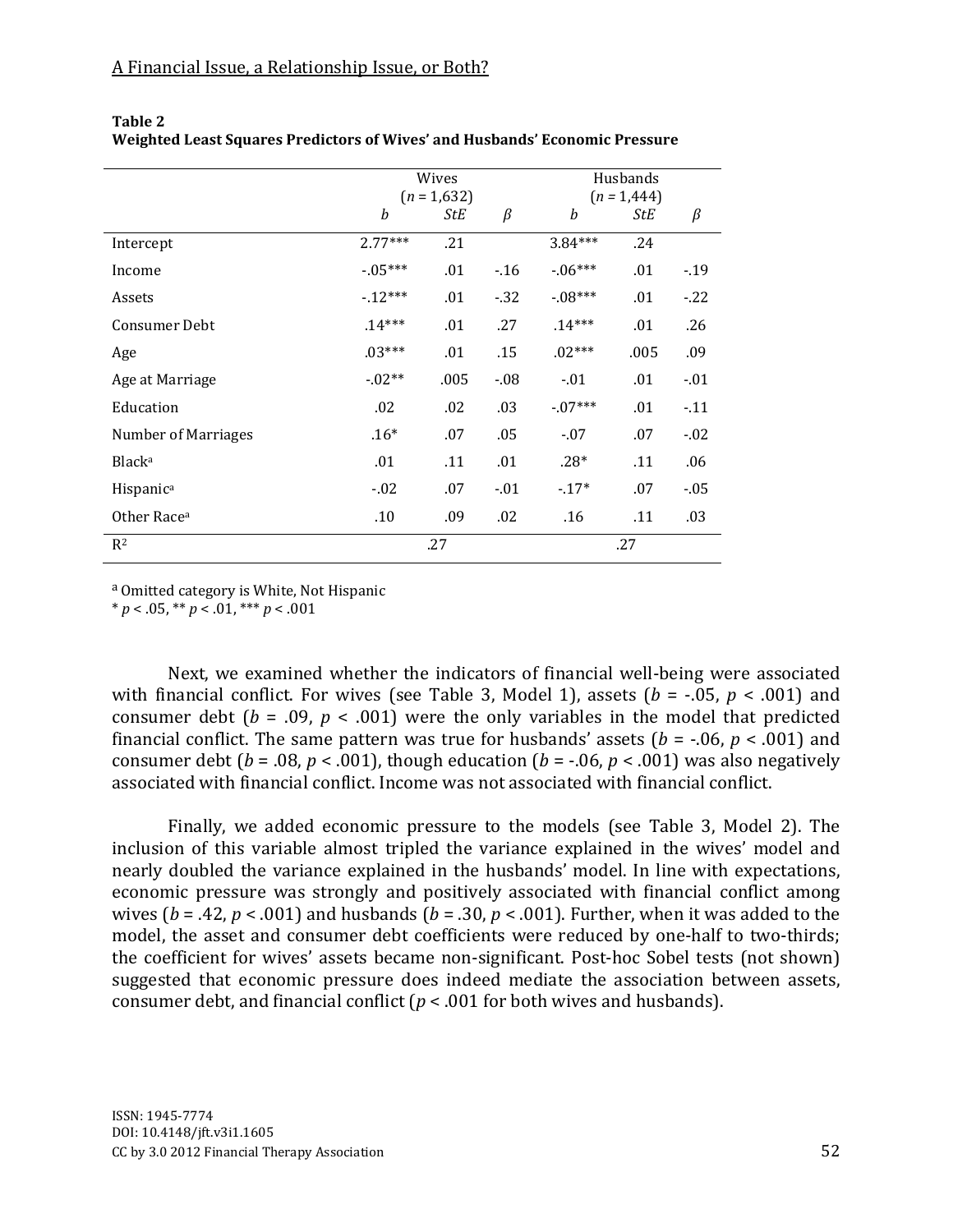# *Communication*

To test whether communication predicted financial conflict, we simply added it to the model (see Table 3, Model 3). Adding communication increased the variance explained by 5% for wives and 6% for husbands. Communication satisfaction was negatively associated with financial conflict for wives ( $b = -.24$ ,  $p < .001$ ) and husbands ( $b = -.29$ ,  $p <$ .001). This supported our expectations regarding communication.

# *Hidden Relationship Issues*

Finally, we added the other relationship issue variables (Table 3, Model 4). These variables increased the variance explained by 2% for both husbands and wives. Unexpectedly, when the relationship issues were in the model, communication did not predict financial conflict for wives. Equal earnings ( $b = -.15$ ,  $p < .01$ ), a proxy for relationship power, commitment ( $b = -0.05$ ,  $p < 0.01$ ), and respect ( $b = -16$ ,  $p < 0.01$ ) negatively predicted financial conflict for wives. Thus, wives who earned between 40%–60% of the family income, who had high levels of personal commitment to the marriage, or who were happy with the amount of respect they got from their husbands, reported fighting about money less often.

Some of the findings were similar in the husbands' relationship issues model, though there were some differences. First, like wives, commitment  $(b = -0.03, p < .01)$  and respect ( $b = -12$ ,  $p < 0.01$ ) were negatively associated with financial conflict. Unlike wives however, equal earnings was not associated with husbands' reports of the frequency of financial conflict. Further, communication satisfaction ( $b = -.10$ ,  $p < .05$ ) and fairness ( $b = -$ .12,  $p < .01$ ) were negatively associated with the frequency of financial conflict. These findings supported the idea that hidden relationship issues may also relate to financial conflict.

Examining the standardized coefficients in the fourth model suggests that economic pressure was the strongest predictor of financial conflict for both wives ( $\beta$  = .39) and husbands (β = .27). For wives, respect (β = -.15) and commitment (β = -.13) were the next strongest. For husbands, many predictors were about at the same level, including respect ( $\beta$  = -.11), fairness ( $\beta$  = -.09), communication ( $\beta$  = -.08), consumer debt ( $\beta$  = .08), education ( $\beta$ = -.08), and age ( $\beta$  = -.08).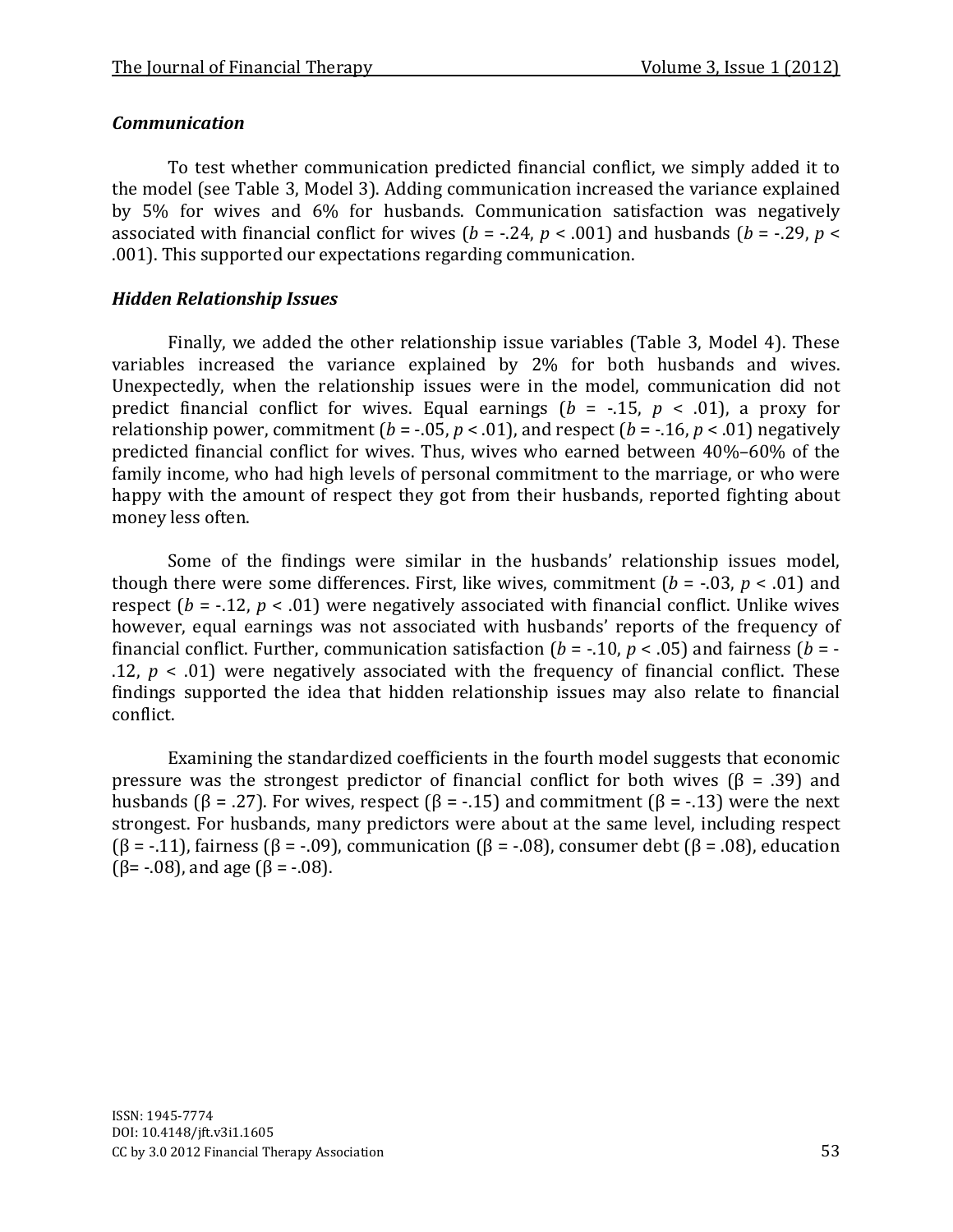## A Financial Issue, a Relationship Issue, or Both?

#### **Table 3**

#### **Weighted Least Squares Models Wives' and Husbands' Reports of Financial Conflict**

|                            | Model 1                    |               |                            |                  |                          | Model 2                    |                            |                          |                           |                            |               |         |
|----------------------------|----------------------------|---------------|----------------------------|------------------|--------------------------|----------------------------|----------------------------|--------------------------|---------------------------|----------------------------|---------------|---------|
|                            | Wives<br>$(n = 1,626)$     |               | Husbands<br>$(n = 1,441)$  |                  |                          | Wives<br>$(n = 1,624)$     |                            |                          | Husbands<br>$(n = 1,439)$ |                            |               |         |
|                            | b                          | <b>StE</b>    | $\beta$                    | $\boldsymbol{b}$ | <b>StE</b>               | $\beta$                    | b                          | <b>StE</b>               | $\beta$                   | $\boldsymbol{b}$           | <b>StE</b>    | $\beta$ |
| Intercept                  | $2.66***$                  | .23           |                            | $3.17***$        | .25                      |                            | $1.44***$                  | .22                      |                           | $2.00***$                  | .26           |         |
| Income                     | $-01$                      | .01           | $-01$                      | $-.01$           | .01                      | $-03$                      | $.02*$                     | .01                      | .06                       | .01                        | .01           | .03     |
| Assets                     | $-05***$                   | .01           | $-14$                      | $-06***$         | .01                      | $-17$                      | $-.01$                     | .01                      | $-01$                     | $-03**$                    | .01           | $-0.09$ |
| <b>Consumer Debt</b>       | $.09***$                   | .01           | .18                        | $.08***$         | .01                      | .17                        | $.03*$                     | .01                      | .05                       | $.04**$                    | .01           | .08     |
| <b>Economic Pressure</b>   | $\sim$ $\sim$              | $- -$         | $\overline{\phantom{a}}$ . | $- -$            | $\overline{\phantom{a}}$ | $\overline{\phantom{a}}$ . | $.42***$                   | .02                      | .44                       | $.30***$                   | .03           | .33     |
| Communication              | $\overline{\phantom{a}}$ . | $- -$         | $-$                        | --               | $\overline{\phantom{a}}$ | $\overline{\phantom{a}}$ . | $\overline{\phantom{a}}$ . | --                       | $\overline{\phantom{a}}$  | $-$                        | $- -$         |         |
| Share Financial Management | $\overline{\phantom{a}}$ . | $- -$         |                            | --               | $\overline{\phantom{a}}$ | $\overline{\phantom{a}}$   | $\overline{\phantom{a}}$ . | --                       | $-$                       | $-$                        | --            |         |
| <b>Equal Earnings</b>      | $- -$                      | $\sim$ $\sim$ | $\sim$                     | $- -$            | $\sim$ $\sim$            | $- -$                      | $\overline{\phantom{a}}$ . | $- -$                    | $\sim$                    | $- -$                      | $- -$         |         |
| Commitment                 | $-$                        | $- -$         |                            | --               | $\overline{\phantom{a}}$ | $\overline{\phantom{a}}$   | $\overline{\phantom{a}}$   | $\overline{\phantom{a}}$ | $\overline{\phantom{a}}$  | $\overline{\phantom{a}}$ . | --            |         |
| Respect                    | $- -$                      | $- -$         |                            | --               | $\overline{\phantom{a}}$ | $\overline{\phantom{a}}$ . | $\overline{\phantom{a}}$ . | $\overline{a}$           | $-$                       | $-$                        | --            |         |
| Fairness                   | $- -$                      | $\sim$ $\sim$ | $\overline{\phantom{a}}$ . | $- -$            | $\overline{\phantom{a}}$ | $\overline{\phantom{a}}$ . | $- -$                      | $- -$                    | $- -$                     | $- -$                      | $\sim$ $\sim$ |         |
| Age                        | $-.01$                     | .01           | $-03$                      | $-.01$           | .01                      | $-01$                      | $-02***$                   | .004                     | $-10$                     | $-01$                      | .01           | $-04$   |
| Age at Marriage            | .01                        | .01           | .01                        | .01              | .01                      | .03                        | .01                        | .01                      | .03                       | .01                        | .01           | .03     |
| Education                  | $-.03$                     | .02           | $-.05$                     | $-06***$         | .02                      | $-11$                      | $-04*$                     | .02                      | $-07$                     | $-04**$                    | .02           | $-.08$  |
| Number of Marriages        | $.08\,$                    | .08           | .03                        | $-18*$           | $.08\,$                  | $-06$                      | .01                        | .07                      | .04                       | $-15*$                     | .07           | $-0.06$ |
| Black <sup>a</sup>         | .11                        | .12           | .02                        | $-14$            | $.12$                    | $-03$                      | .11                        | .11                      | .02                       | $-23*$                     | .11           | $-0.05$ |
| Hispanic <sup>a</sup>      | .05                        | .08           | .02                        | $-.07$           | $.08\,$                  | $-02$                      | .06                        | .07                      | .02                       | $-02$                      | .07           | $-.01$  |
| Othera                     | $-14$                      | .10           | $-0.3$                     | .13              | .11                      | .03                        | $-17$                      | .09                      | $-04$                     | .08                        | .11           | .02     |
| $R^2$                      |                            | .08           |                            |                  | .10                      |                            |                            | .22                      |                           |                            | .18           |         |

a Omitted category is White, Not Hispanic, \* *p* < .05, \*\* *p* < .01, \*\*\* *p* < .001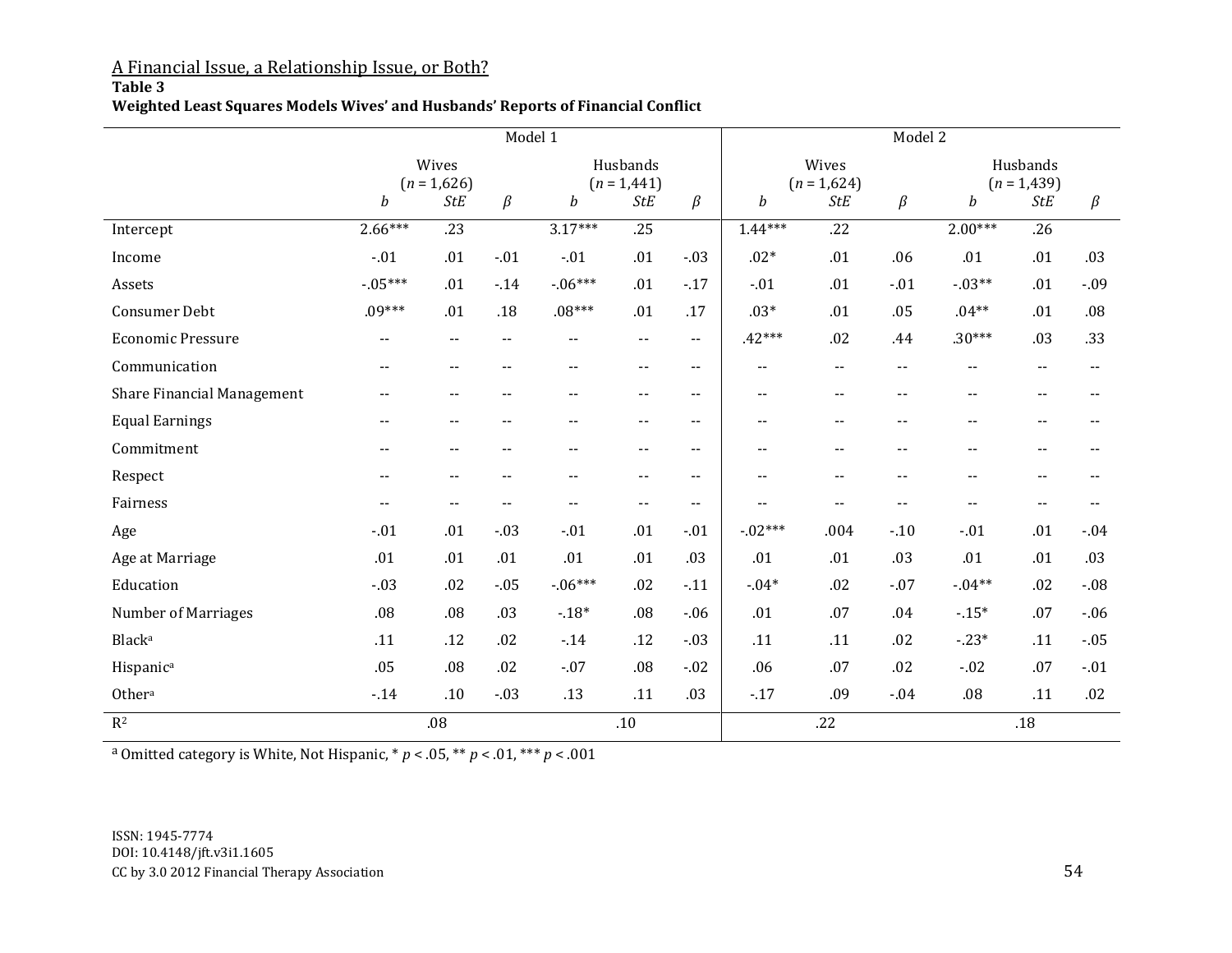| <b>Table 3 continued</b>   |                            |                            |                           |                          |                          |                            |                  |            |                           |               |            |         |  |
|----------------------------|----------------------------|----------------------------|---------------------------|--------------------------|--------------------------|----------------------------|------------------|------------|---------------------------|---------------|------------|---------|--|
|                            | Model 3                    |                            |                           |                          |                          |                            | Model 4          |            |                           |               |            |         |  |
|                            | Wives<br>$(n = 1,621)$     |                            | Husbands<br>$(n = 1,433)$ |                          |                          | Wives<br>$(n = 1,613)$     |                  |            | Husbands<br>$(n = 1,424)$ |               |            |         |  |
|                            | b                          | <b>StE</b>                 | $\beta$                   | b                        | <b>StE</b>               | $\beta$                    | $\boldsymbol{b}$ | <b>StE</b> | $\beta$                   | $\mathfrak b$ | <b>StE</b> | $\beta$ |  |
| Intercept                  | $2.54***$                  | .24                        |                           | $3.25***$                | $\overline{.28}$         |                            | $3.39***$        | .26        |                           | $4.17***$     | .31        |         |  |
| Income                     | .01                        | .01                        | .04                       | .01                      | .01                      | .03                        | $.02*$           | .01        | .07                       | .01           | .01        | .03     |  |
| Assets                     | .01                        | .01                        | .01                       | $-.02*$                  | .01                      | $-06$                      | .01              | .01        | .02                       | $-.01$        | .01        | $-06$   |  |
| Consumer Debt              | .01                        | .01                        | .08                       | $.04***$                 | .01                      | .08                        | .01              | .01        | .03                       | $.04***$      | .01        | .08     |  |
| <b>Economic Pressure</b>   | $.39***$                   | .02                        | .40                       | $.26***$                 | .03                      | .28                        | $.38***$         | .02        | .39                       | $.25***$      | .03        | .27     |  |
| Communication              | $-24***$                   | .02                        | $-23$                     | $-29***$                 | .03                      | $-25$                      | $-01$            | .04        | $-.01$                    | $-10*$        | .04        | $-08$   |  |
| Share Financial Management | $\overline{\phantom{a}}$ . | $\overline{\phantom{a}}$   | $-$                       | $\sim$ $\sim$            | $\overline{\phantom{a}}$ | $\overline{\phantom{a}}$   | $-10$            | .07        | $-0.3$                    | $-0.09$       | .07        | $-03$   |  |
| <b>Equal Earnings</b>      | $- -$                      | $\overline{\phantom{a}}$   | $- -$                     | $\sim$ $\sim$            | $\overline{\phantom{a}}$ | $\overline{\phantom{a}}$   | $-15**$          | .06        | $-06$                     | .01           | .06        | .01     |  |
| Commitment                 | $\overline{\phantom{a}}$ . | $\sim$ $\sim$              | $- -$                     | $\sim$ $\sim$            | $\overline{\phantom{a}}$ | $\overline{\phantom{a}}$ . | $-05***$         | .01        | $-13$                     | $-03***$      | .01        | $-07$   |  |
| Respect                    | $\overline{\phantom{a}}$ . | $\overline{\phantom{a}}$   | $- -$                     | $\overline{\phantom{a}}$ | $\overline{\phantom{a}}$ | $\overline{\phantom{a}}$ . | $-16***$         | .04        | $-15$                     | $-12**$       | .04        | $-11$   |  |
| Fairness                   | $\overline{\phantom{a}}$   | $\overline{\phantom{a}}$ . | $- -$                     | $-$                      | $\overline{\phantom{a}}$ | $\overline{\phantom{a}}$ . | $-06$            | .04        | $-06$                     | $-12**$       | .04        | $-0.9$  |  |
| Age                        | $-02***$                   | .004                       | $-0.09$                   | $-01*$                   | .005                     | $-06$                      | $-02***$         | .004       | $-10$                     | $-02**$       | .005       | $-08$   |  |
| Age at Marriage            | .01                        | .01                        | .04                       | .01                      | .01                      | .02                        | .01              | .01        | .05                       | .01           | .01        | .04     |  |
| Education                  | $-04*$                     | .02                        | $-06$                     | $-04**$                  | .02                      | $-.07$                     | $-03*$           | .01        | $-0.05$                   | $-05**$       | .02        | $-08$   |  |
| <b>Number of Marriages</b> | $-01$                      | .07                        | $-01$                     | $-12$                    | .07                      | $-04$                      | .01              | .06        | .01                       | $-10$         | .07        | $-04$   |  |
| Blacka                     | .12                        | .10                        | .03                       | $-21*$                   | .10                      | $-0.05$                    | .17              | .10        | .04                       | $-14$         | .11        | $-03$   |  |
| Hispanic <sup>a</sup>      | .09                        | .07                        | .03                       | $-02$                    | .07                      | $-01$                      | .08              | .07        | .03                       | $-04$         | .07        | $-01$   |  |
| Othera                     | $-17$                      | .09                        | $-04$                     | .05                      | $.10$                    | .02                        | $-23**$          | .09        | $-06$                     | .08           | .10        | .02     |  |
| $R^2$                      | .27                        |                            |                           | .24                      |                          |                            | .29              |            |                           | .26           |            |         |  |

<sup>a</sup> Omitted category is White, Not Hispanic,  $* p < .05, ** p < .01, ** p < .001$ 

ISSN: 1945-7774 DOI: 10.4148/jft.v3i1.1605 CC by 3.0 2012 Financial Therapy Association 55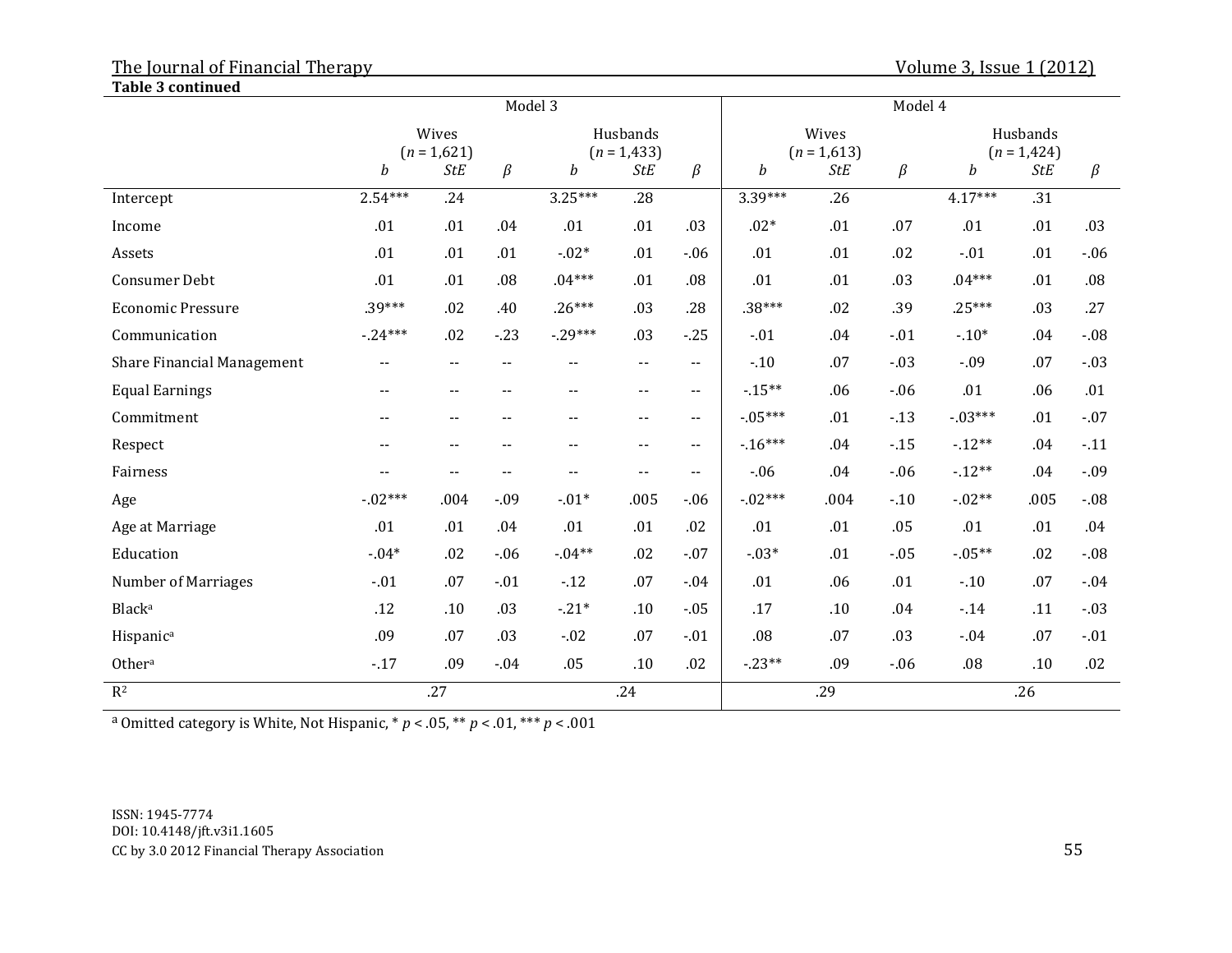#### **DISCUSSION**

This study examined predictors of the frequency of financial conflict among contemporary married couples between the ages of 18–45. Economic pressure, communication satisfaction, and "hidden" relationship issues such as power, commitment, respect, and fairness were all associated with financial conflict. Some gender differences emerged. For example, although communication satisfaction and fairness negatively predicted husbands' reports of economic conflict, they did not predict wives' reports. Equal earnings (a proxy of relationship power) were negatively associated with wives' reports of economic conflict, but did not predict husbands' reports.

Overall, this study shows that financial conflict is a complex issue that may arise because of multiple reasons. First, indicators of economic well-being and financial behaviors predicted financial conflict. Assets were negatively associated with financial conflict, whereas consumer debt was positively associated with it. Income was not statistically significant. As expected from the family stress model, economic pressure mediated the association between assets, debt, and financial conflict. The mediation was complete in the case of wives' assets, but was only partial in the case of wives' and husbands' consumer debt and husbands' assets. Further, in the full model (Table 3, Model 4), feelings of economic pressure were the strongest predictor of financial conflict for both husbands and wives.

Interestingly, even after adding all of the relationship variables, husbands' reports of consumer debt were still associated with their reports of financial conflict. The magnitude of the standardized coefficient in the final model put consumer debt equal to communication and age. This suggests that consumer debt is more salient to husbands' perceptions of financial conflict than wives. One reason that this may be the case is that husbands were responsible for earning the majority of the income for their families. Husbands earned 76% of the income, on average, in the sample. Further, 31% of the couples were in a husband single-earner household compared with 4% who were in wife single-earner households. Consequently, because consumer debt reduces future discretionary income, it may be that husbands, who were responsible for earning the majority of the income, were more upset by it. These gendered findings regarding consumer debt merit additional research.

Overall, these findings relating economic well-being and economic pressure to financial conflict suggest that the less financially stable a couple feels, the more they will fight about their finances. That economic pressure was a partial mediator and was the largest predictor of financial conflict is important, as couples at all levels of the economic spectrum can experience economic pressure. It is only at a certain level of economic stability that individuals can have access to traditional lines of consumer credit, for example, and increases in income are typically associated with increased consumption (Crook, 2001; Maki, 2000). Thus, although lower levels of financial well-being are correlated with economic pressure, any couple can spend more than they earn and experience economic pressure.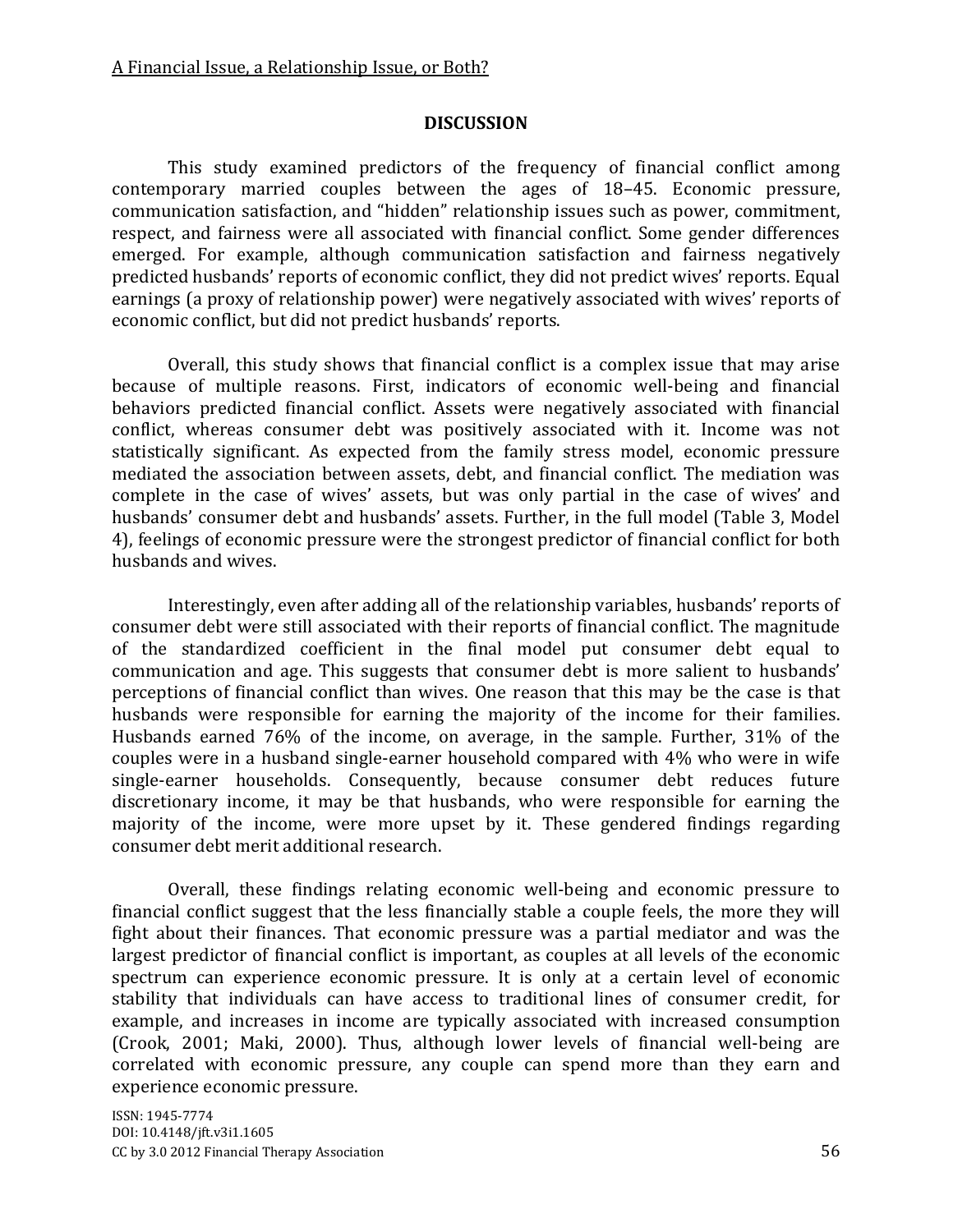Practically, this finding suggests that as financial therapists, planners, and counselors help couples to increase their financial stability and meet their financial goals, an unintended benefit might be that their marriages improve as well. That is, as couples feel more economically secure as they implement a financial plan, they may fight less over their finances and experience increased marital quality. One study has already found that couples involved in financial counseling have reported improved marital quality (Zimmerman, 2010). Additional studies on this spillover effect of financial counseling on marital quality merits additional research.

Financial well-being and economic pressure were not the only predictors of financial conflict, however. Communication was negatively associated with financial conflict, for both husbands and wives, but remained statistically significant only for husbands in the full model. That communication was not the strongest predictor of reports of financial conflict differs from the finding of Britt et al. (2010) who found that "costly communication" was the strongest predictor of financial conflict for married women. The difference in findings may stem from the variables used to measure communication. The variable that we used was a measure of satisfaction with communication in the relationship. The variable that Britt et al. used was a general marital conflict scale. Further, we had additional measures, like hidden relationship issues, that Britt et al. did not have.

One finding that is unexplained, though, is why husbands' communication satisfaction would remain significant in the full model whereas wives' communication satisfaction did not. Adding the hidden relationship issues made the association between wives' communication satisfaction and their reports of financial conflict to become nonsignificant. The different domains of wives' marriages may be more closely related to each other, on average, whereas husbands may compartmentalize the different aspects of their relationship more. It may be that power and respect are more closely related to wives' communication satisfaction than to husbands' communication satisfaction. Thus, when these issues are in the matter they share more variance with wives' communication satisfaction. The role of communication in financial conflict remains unclear and necessitates additional research.

Finally, some of the hidden relationship issues were associated with financial conflict. Commitment and respect were negatively associated with financial conflict for both husbands and wives. The more committed wives and husbands were to their spouse, the less they reported fighting about money. Financial conflict may arise when one spouse infers a lack of commitment to the relationship in their spouse's financial actions (Jenkins et al., 2002). Alternatively, commitment to making their relationship work may simply help spouses avoid potentially problematic relationship behaviors (Stanley et al., 2002).

Respect also was associated with lower reports of financial conflict. The more satisfied with the respect that spouses received from their spouse, the less they reported fighting about money. This might indicate that individuals who feel appreciated by their spouse are less likely to fight about money. It may be, for example, that when a husband or wife feels respected for their contributions to their family's bottom line, they are less likely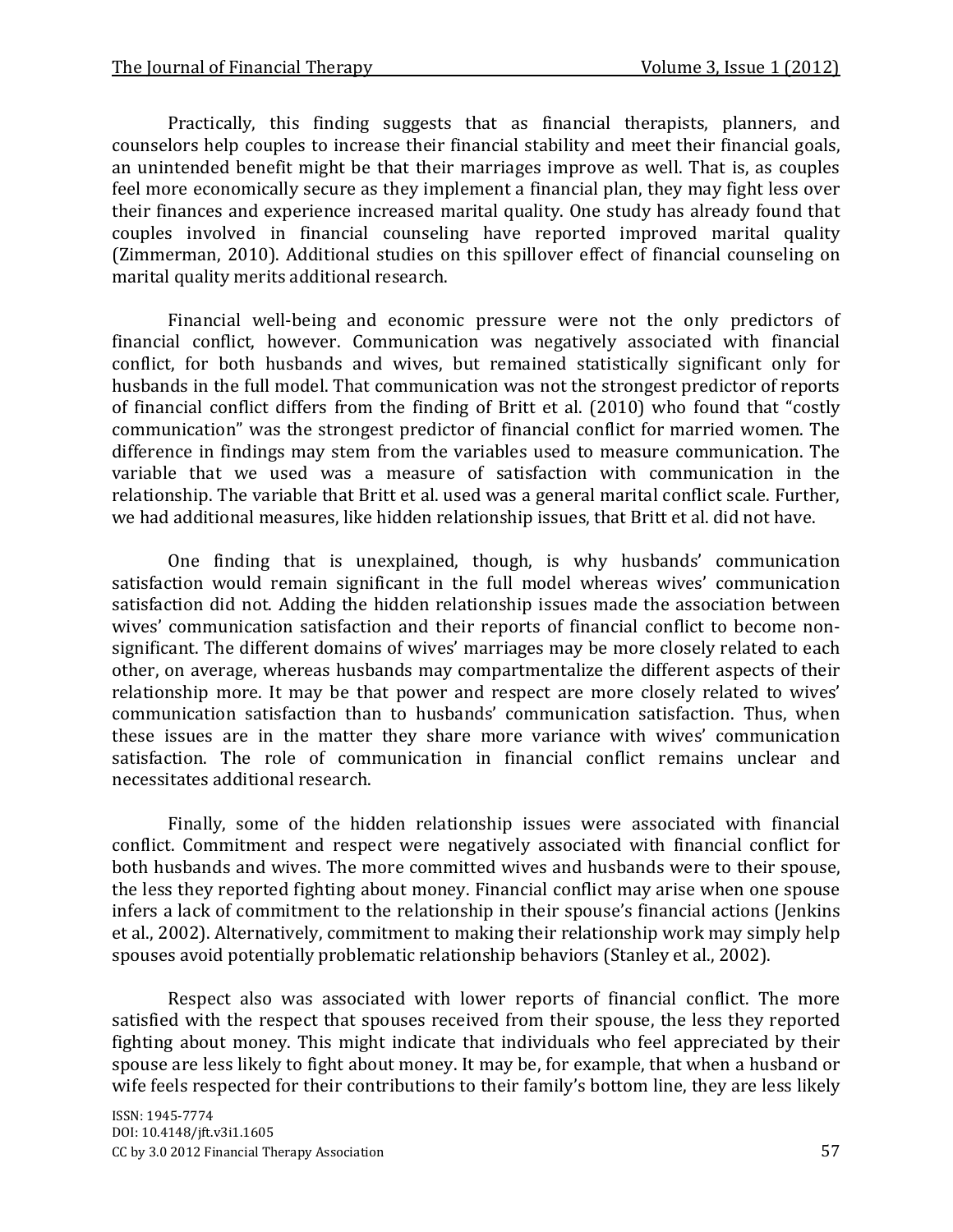to fight about money (Jenkins et al., 2002). In the reverse scenario, when a spouse does not feel respected for his or her financial contributions, it may make financial conflict more likely.

Equal earnings were negatively associated with financial conflict for wives. Because equal earnings were a proxy for financial decision making power, this suggests that when wives feel that they have less financial power, financial conflict may result. Contemporary women may be sensitive to historical laws and social norms that put men in charge of the family finances (Zelizer, 1994). When they perceive that they have less financial decisionmaking power, conflict may result. Interestingly, our second proxy for shared financial power–shared financial management–was not significant. Thus, it may be that it does not matter who pays the bills or balances the checkbook; what matters is that wives feel that they have input into the family financial arrangements (Skogrand, Johnson, Horrocks, & DeFrain, 2011).

Finally, satisfaction with relationship fairness negatively predicted financial conflict for husbands. Thus, husbands may use financial conflict when they perceive that their relationships are unfair. It may also be also be possible that the direction of this relationship is the opposite of what we tested. It may be that husbands' perceptions of relationship unfairness may provoke more frequent financial conflict (Dew et al., in press).

All of these findings suggest that deeper relationship issues can indeed manifest themselves through financial conflict, even after controlling for the effects of economic pressure and communication. Thus, financial conflicts may serve as proxies for hidden relationship problems. Some couples may simply not be consciously aware of the issues that underlie their financial conflicts. Alternatively, fighting about finances may be easier, more socially acceptable, or safer for the relationship than fighting about deeply rooted relationship problems (Jenkins et al., 2002).

This study had limitations that may be able to be rectified in future research. One of the main limitations of these findings is that the data was cross-sectional. Without longitudinal data we certainly cannot make any causal claims or make any claims related to the directionality of effects. For example, it is not implausible to wonder whether frequent financial conflict may reduce marital commitment rather than the other way around. Although we did base the analysis on theory, longitudinal data is needed, at the very least, to establish directionality of the effects.

Another limitation was that some of our measures were either not multi-item scales or as specific as they could have been. Some of our measures were single-item measures, thus the constructs could have been measured more strongly. Further, other measures were not super-specific about the construct it was measuring. For example, because we asked about communication satisfaction, we do not know whether it is measuring communication skills, relationship interaction, some other aspect of communication, or all of them together. The item on respect had the same problem.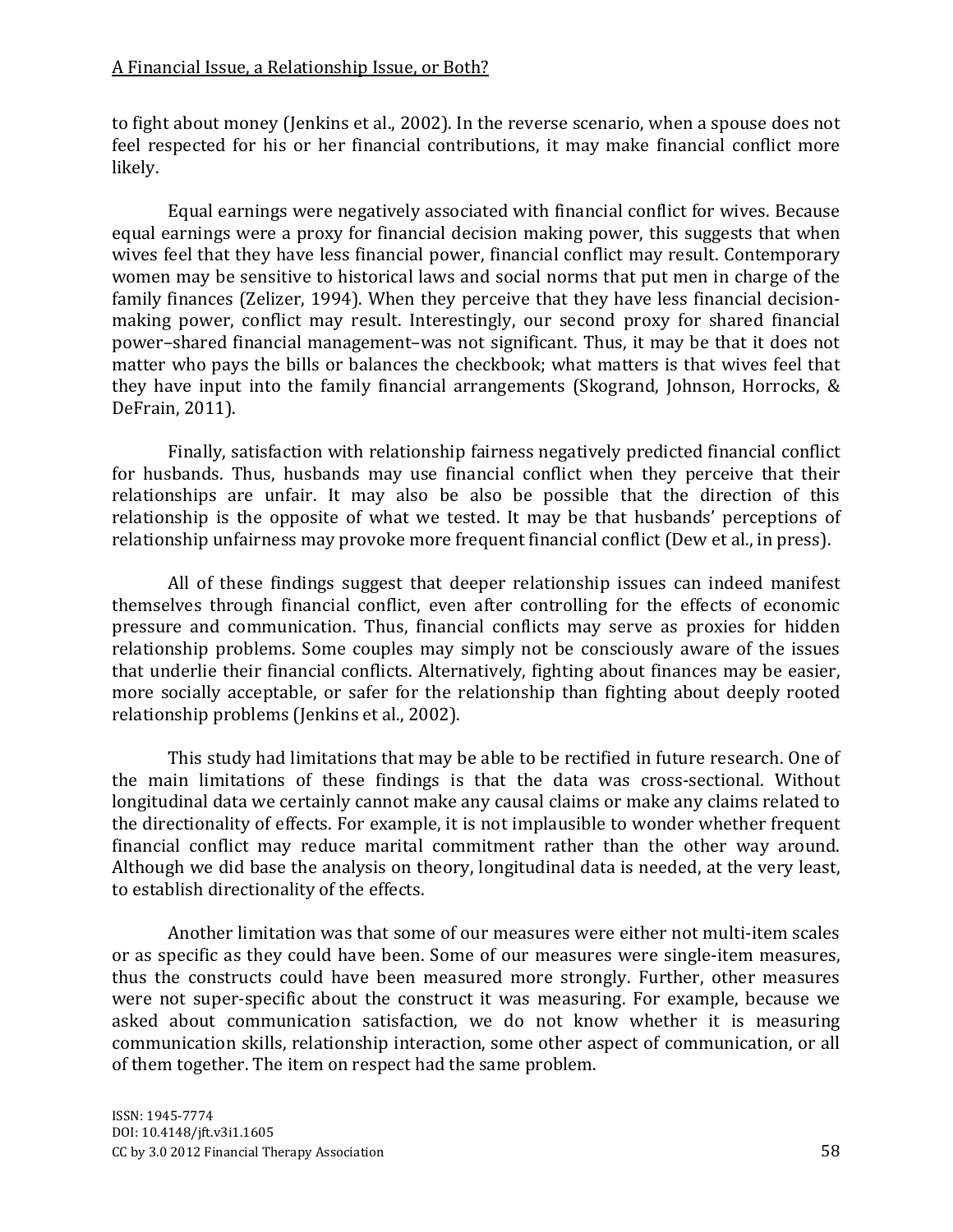In spite of these limitations, these findings validate a model where both marital and financial experts work together to help clients. On one hand, financial counselors can help their clients reduce economic pressure by engaging in sound financial management. This may have a salutatory effect on a client's marriage (Zimmerman, 2010). On the other hand, marital therapists are uniquely qualified to help spouses uncover and work through the hidden issues that are troubling their marriage. Other implications may be a little more subtle. For example, if couples visit a financial therapist/counselor because of financial stress, they may also be facing marital problems arising from financial conflict. Such conflict may make it harder for couples to agree on an action plan to improve their finances or may prevent them from fully implementing such a plan. In this case, both a marital therapist and financial counselor may need to help the couple work out their problems. Finally, these findings suggest a more complete model of financial conflict to researchers– one in which financial conflict arises from multiple dimensions of family life.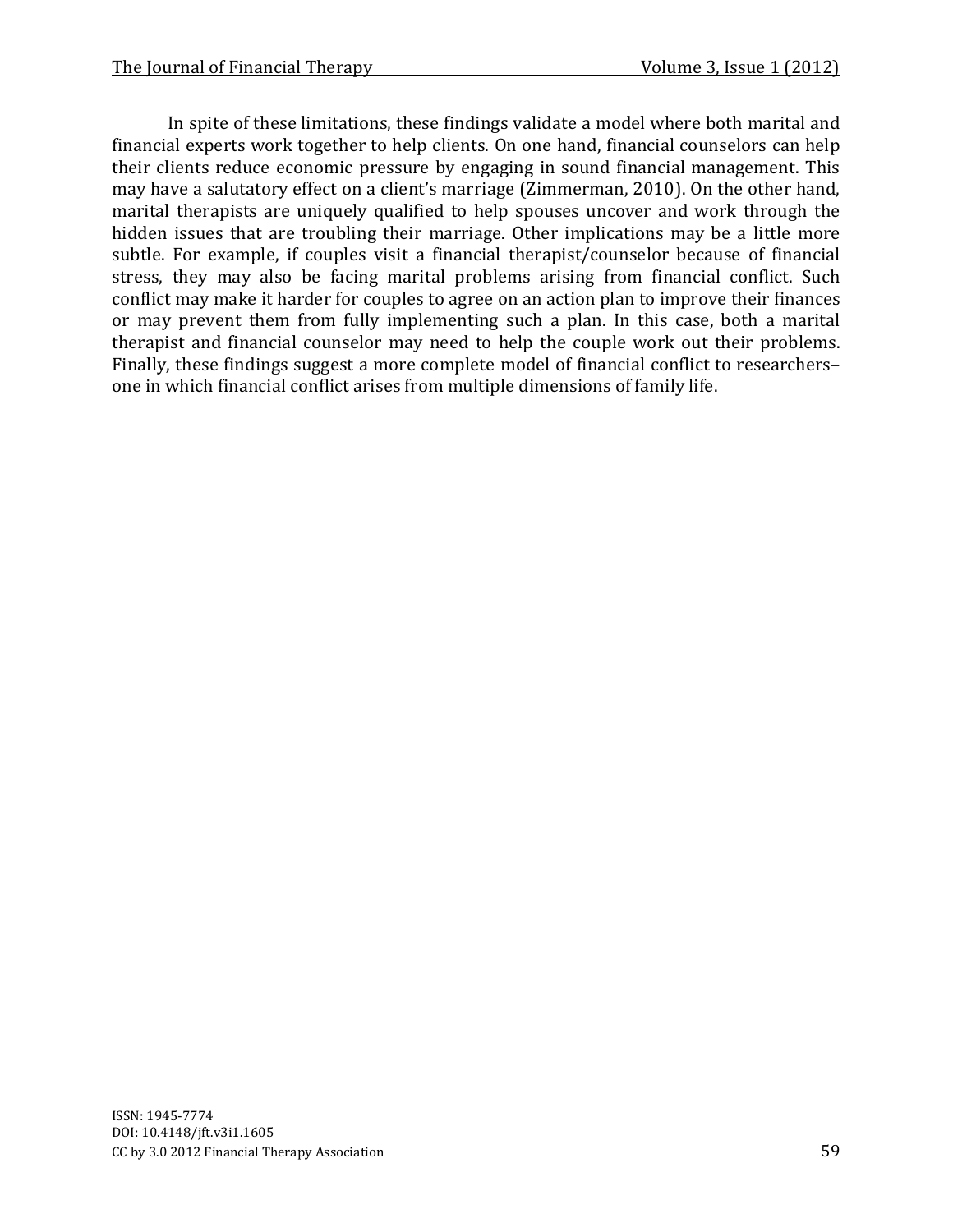### **REFERENCES**

- Amato, P. R., & Rogers, S. J. (1997). A longitudinal study of marital problems and subsequent divorce. *Journal of Marriage and the Family, 59*, 612–624
- Aniol, J. C., & Snyder, D. K. (1997). Differential assessment of financial and relationship distress: Implications for couple therapy. *Journal of Marital and Family Therapy, 23*, 347–352.
- Baron, R. M., & Kenny, D. A. (1986). The moderator-mediator variable distinction in socialpsychological research: Conceptual, strategic, and statistical considerations. *Journal of Personality and Social Psychology, 51*, 1173–1182.
- Blau, F. D., Ferber, M. A., & Winkler, A. E. (2001). *The economics of women, men, and work* (4th ed.). Upper Saddle River, N. J.: Prentice Hall.
- Britt, S. L., Huston, S., & Durband, D. B. (2010). The determinants of money arguments between spouses. *The Journal of Financial Therapy, 1*, 42-60.
- Conger, R. D., Conger, K. J., Elder, G. H., Jr., Lorenz, F. O., Simons, R. L., & Whitbeck, L. B. (1993). Family economic stress and adjustment of early adolescent girls. *Developmental Psychology, 29*, 206–219.
- Conger, R. D., Ge, X. J., & Lorenz, F. O. (1994). Economic stress and marital relations. In J. R. D. Conger & G. H. Elder (Ed.), *Families in Troubled Times* (pp. 187–203). New York: Aldine de Gruyter.
- Crook, J. (2001). The demand for household debt in the USA: Evidence from the 1995 survey of consumer finance. *Applied Financial Economics, 11*, 83–91.
- Dew, J. P. (2007). Two sides of the same coin? The differing roles of assets and consumer debt in marriage. *Journal of Family and Economic Issues, 28*, 89–104.
- Dew, J. P. (2009). The gendered meanings of assets for divorce. *Journal of Family and Economic Issues, 30*, 20–31*.*
- Dew, J. P., Britt, S., & Huston, S. J. (In Press). Examining the Relationship between Financial Issues and Divorce. *Family Relations*.
- Dew, J. P., & Dakin, J. (2011). Financial disagreements and marital conflict tactics. *Journal of Financial Therapy, 2(1)*, 23–42.
- Falconier, M. (2010). Female Anxiety and Male Depression: Links Between Economic Strain and Psychological Aggression in Argentinean Couples. *Family Relations, 59*.
- Grable, J. E., Britt, S. L., & Cantrell, J. (2007). An exploratory study of the role financial satisfaction has on the thought of subsequent divorce. *Family and Consumer Sciences Research Journal, 38*, 130-150.
- Gudmunson, C. G., Beutler, I. F., Israelsen, C. L., McCoy, J. K., & Hill, E. J. (2007). Linking financial strain to marital instability: Examining the roles of emotional distress and marital interaction. *Journal of Family and Economic Issues, 28*, 357 - 376.
- Jenkins, N. H., Stanley, S. M., Bailey, W. C., & Markman, H. J. (2002). *You paid how much for that: How to win at money without losing at love.* San Fransisco, CA: Jossey-Bass.
- Kenney, C. T. (2006). The power of the purse: Allocation systems and inequality in couple households. *Gender & Society, 20*, 354–381.
- Kwon, H.-K., Rueter, M. A., Lee, M.-S., Koh, S., & Ok, S. W. (2003). Marital relationships following the Korean economic crisis: Applying the family stress model. *Journal of Marriage and Family, 65*, 316–325.